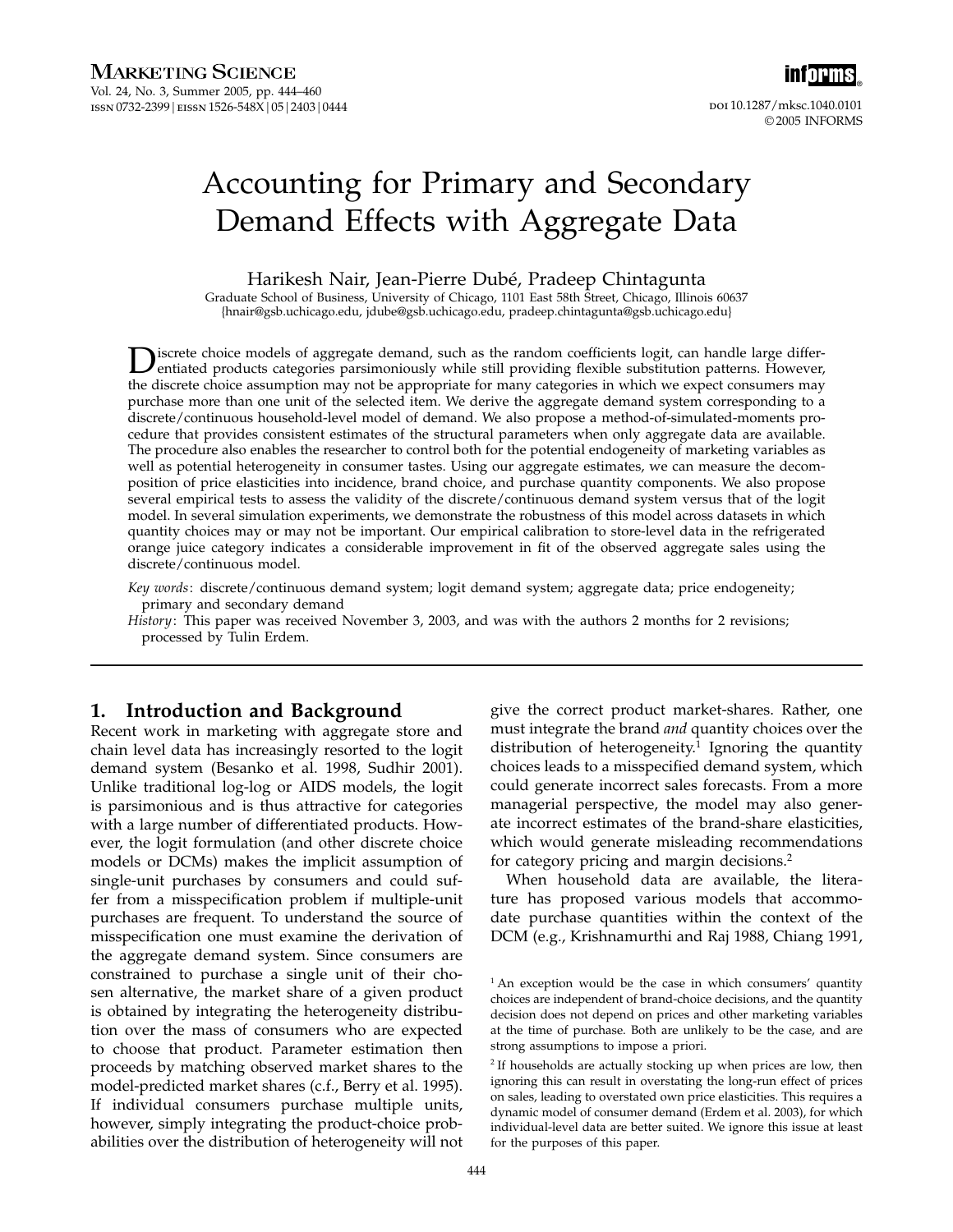Chintagunta 1993, Dillon and Gupta 1996, Arora et al. 1998, Mehta et al. 1998).<sup>3</sup> While individual-level data are preferred, in many instances such disaggregate information may not be available. The wider availability of aggregate data, at the store, chain, or market-level necessitates the development of corresponding aggregate models. We therefore derive the corresponding aggregate demand system to the individual-level choice and quantity models of the type used by Chiang (1991) and Chintagunta (1993). These models approximate the quantity choice by assuming products are divisible; although the approximation has been found to provide reasonable predictive fit of individual demand. Similar to the logit model, this approach retains the link to consumer theory, and at the same time avoids the specification bias of the logit. In our implementation, we assume that variation in quantity choices reflects variation in consumption. We do not model the potential dynamics that arise when consumers stock-pile in anticipation of future price increases. While advances have been made in addressing such dynamics in the context of household data (Erdem et al. 2003, Hendel and Nevo 2003), incorporating such sophisticated choice behavior at the aggregate level is beyond the scope of the current analysis.

We show how the structural parameters of the derived demand system can be estimated with readily available aggregate store-level data. Our specification allows us to control for the role of unobserved heterogeneity in consumer tastes as well as the potential endogeneity of prices, both of which could bias our parameter estimates. The endogeneity of prices results from the presence of unobserved brand characteristics that could influence consumer choices and that could correlate with prices (Besanko et al. 1998). We control for this problem using an instrumental variables procedure similar in spirit to the approach used for the logit demand system (Berry et al. 1995). Specifically, we propose a modified version of the contractionmapping found in Berry et al. (1995) to "invert" the mean utility out of the model. The mean utilities are then used to construct moment conditions that form the basis of a method of simulated moments estimation procedure.

We conduct several simulation experiments to show the proposed model's parameters are identified and that the specification is more robust to quantity choice behavior than the typical logit demand system. First, we simulate data from the proposed discrete/continuous demand system and we find we are able to recover the structural parameters fairly accurately. In contrast, fitting a logit model to such data not only fails to recover the structural parameters, it also provides incorrect estimates of the price elasticities. Hence, the logit does not appear to be a good "approximation" of demand when quantity choices matter. We next simulate data from the logit demand system. In this case, we find that the logit model, as expected, recovers structural parameters and provides reasonable estimates of price elasticities. At the same time, our proposed discrete/continuous demand system also recovers comparable estimates of the price elasticities. We conclude that our proposed approach serves as a more robust demand specification for packaged-good categories as it can accommodate substitution patterns across a wider scope of quantity choice behaviors.

The proposed model is estimated using weekly refrigerated orange juice data for 30 stores from a large Chicago supermarket chain. We compare the results from our proposed model (purchase incidence, brand choice, and quantity model that accounts for primary and secondary demand effects) with those from a logit (purchase incidence and brand-choiceonly model). We begin by using a category pricing model to compute margins for each demand specification. Since wholesale prices are observed in our data, we know the true retail margins for the brands in the product category. We test which of the demand models better predicts the true observed margins in the data. We find that the proposed model performs better than the logit model in predicting the observed margins both in and out of sample.

We then contrast the two models' substantive implications in terms of price elasticities. We find that the elasticity estimates from the proposed model are significantly lower than those of the logit. The logit predicts conditional purchase elasticities (i.e., brandswitching effects) about 56% higher and category purchase probabilities (i.e., category expansion effects) about 82% higher than our proposed model on average. Both these effects are consequences of the singleunit assumption. We then decompose price effects into primary (purchase incidence/quantity) and secondary (brand-switching) demand effects using an elasticity-based decomposition (Bell et al. 1999) and a unit sales-based decomposition (van Heerde et al. 2003). This comparison provides some external validity to our approach since our results, based on aggregate data, are consistent with those reported in previous research, using household data. While the use of aggregate data is similar to van Heerde et al. (2004), our model formulation allows us to derive a formal decomposition of the price elasticity of demand. Next, we use the two models to predict the impact of a hypothetical 30 cent price cut

<sup>&</sup>lt;sup>3</sup> A separate literature has explored the more sophisticated case when consumers purchase assortments consisting of multiple brands and multiple unit quantities (Dubé 2004, Kim et al. 2002).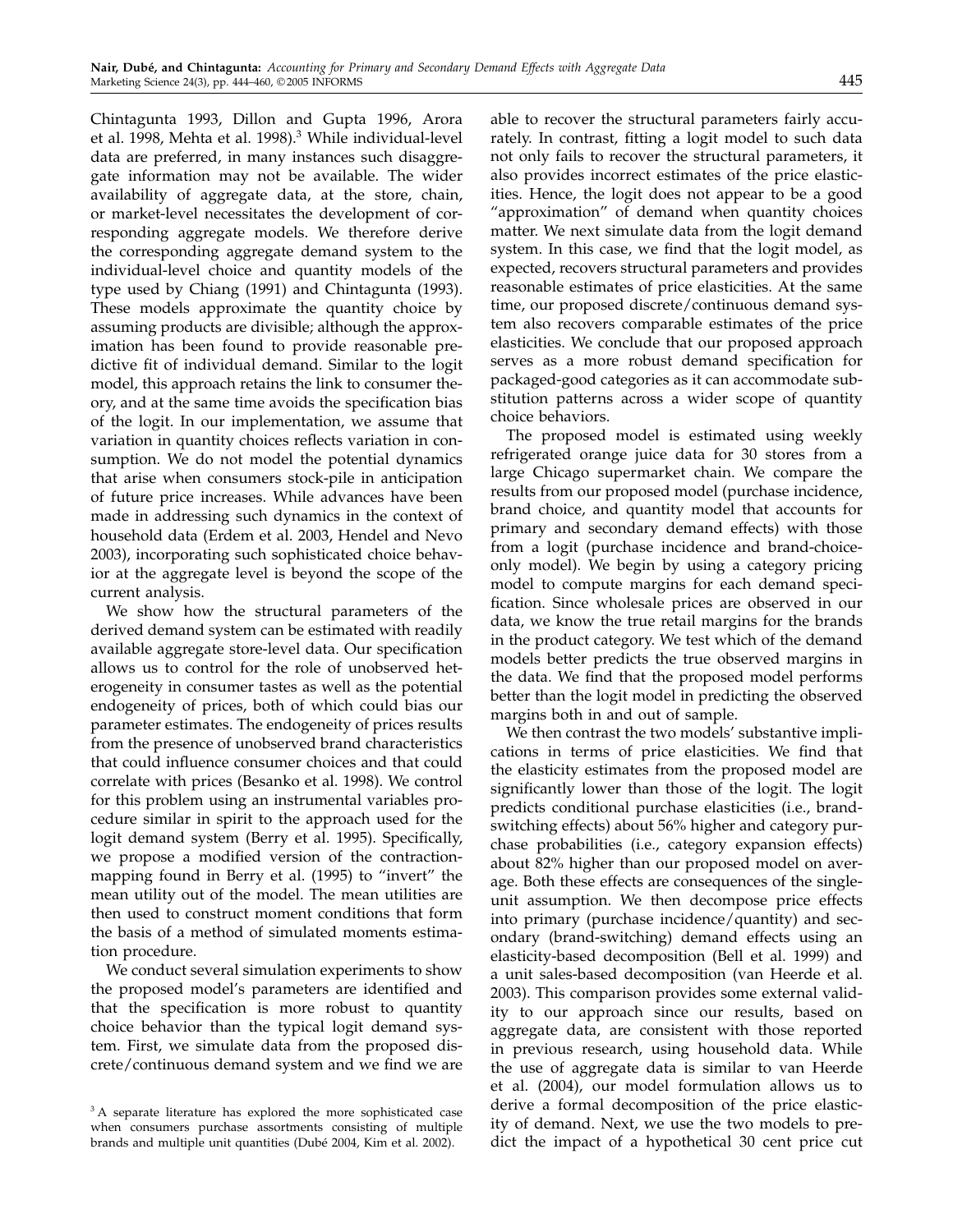on the store brand, potentially to generate new trials. Since the logit model a priori constrains consumers to single-unit purchases, it predicts a much higher category expansion effect than the proposed model. Taken together, these results favor our proposed model in capturing the true nature of demand in this category.

# 2. Model Formulation

Our main objective is to derive an aggregate demand system that provides flexible substitution patterns between brands while still allowing for both primary and secondary demand considerations at the consumer level. We begin this section with the derivation of such a consumer-level model. Then, we derive the corresponding aggregate demand system.

# 2.1. Consumer-Level Model

In this section, we outline the consumer-level models used by Chiang (1991) and Chintagunta (1993), which are based on that of Hanemann (1984). In the following section, we derive the corresponding aggregate demand system. A utility-maximizing consumer chooses one (and only one) of the J brands from a product category in store s during week t. The consumer may purchase a variable quantity of the chosen brand. The consumer may also choose not to buy any of the products, in which case the entire shopping budget is allocated to a numeraire capturing expenditures on other items in the store outside the category of interest.

Formally, consumer  $i$  chooses the utility-maximizing bundle, subject to a budget constraint:

$$
\max_{x_{i1st},...,x_{ijst}} u = u^* \left( \sum_{j=1}^J \psi_{ijst} x_{ijst}, \psi_{izst} z_{ist} \right)
$$
  
s.t 
$$
\sum_{j=1}^J p_{jst} x_{ijst} + z_{ist} = y_{ist}; \qquad x_{ijst} \ge 0; \ z_{ist} > 0,
$$
 (1)

where  $x_{i,jst}$  is the quantity purchased of brand  $j$  ( $j =$ 1, . . . , J),  $\psi_{ijst}$  is the perceived quality-index of brand  $j$ by consumer *i*,  $z_{ist}$  is the numeraire good,  $\psi_{izst}$  is consumer i's perceived quality index of the outside good,  $p_{jst}$  is the price for brand j faced by the consumer in store  $s$  in week  $t$ ,  $y_{ist}$  is the total expenditure outlay by the consumer. The linear subutility over the J brands ensures that only a single alternative is chosen. Analogous to Chiang (1991) and Chintagunta (1993), we assume the following functional form for the perceived quality index of each brand and the outside good:

$$
\psi_{ijst} = \exp\left[\frac{1}{\alpha_s}(\gamma_{ijst} + \beta_{ist}d_{jst} + \xi_{jst} + \varepsilon_{ijst})\right],
$$
  
\n
$$
\psi_{izst} = \exp(\varepsilon_{izst}/\alpha_s).
$$
\n(2)

Here  $\alpha_s$  is a store-specific scale that shifts the perceived quality of brands and the outside good across stores;  $\gamma_{i,j}$  is the intrinsic taste for brand j for a consumer *i* in store-week *st*; and  $d_{ist}$  is a deal variable that indicates an in-store display for brand j in store-week st with corresponding consumer sensitivity parameter  $\beta_{ist}$ . The random disturbances,  $\varepsilon_{iist}$ and  $\varepsilon_{izst}$ , are consumer- and alternative-specific unobserved factors that affect the consumer's valuation of brand  $j$  and the outside alternative in store-week st respectively. We assume the unobserved components of the perceived qualities are independent and identically distributed extreme value such that  $\varepsilon_{ist} = (\varepsilon_{i1st}, \ldots, \varepsilon_{iJst}) \sim \text{EV}(0, \mu)$  and  $\varepsilon_{izst} \sim \text{EV}(D_s' \tau, \mu)$ , where  $D<sub>s</sub>$  is a vector of demographic variables specific to store s, and  $\tau$  is a vector of parameters to be estimated.<sup>4</sup> By allowing store demographics to affect the distribution of the perceived quality of the outside good, we allow the relative attraction of purchasing in the category to vary across stores. In contrast to previous work with this model, we also include the term  $\xi_{ist}$ . The error component  $\xi$  controls for additional unobserved (to the researcher) characteristics specific to brand  $j$  and store-week  $st$ , such as shelf-space allocation and positioning, that influence consumer choices. In the estimation section we discuss the econometric challenges that arise if this term is correlated with marketing variables, such as shelf prices.

Finally, as in Chiang (1991), we assume the indirect utility function corresponding to (1) has the flexible Homothetic Indirect TransLog (HITL) form. The solution to (1) implies that the indirect utility is a function of the expenditure outlay,  $y_{st}$ , and the "qualityweighted" prices of the chosen brand,  $p_{jst}/\psi_{ijst}$ , and the numeriare good,  $1/\psi_{\text{izst}}$ . Using Roy's identity, the demand function (conditional on category purchase,  $I_{ist} = 1$ , and choice of brand j,  $C_{ijst} = 1$ ) corresponding to the HITL is:

$$
x_{ijst}(p_{jst}, \psi_{ijst}, \psi_{izst}, y_{st} | C_{ijst} = 1, I_{ist} = 1)
$$
  
=  $(y_{st}/p_{jst})[\alpha_1 - \alpha_3 \ln(p_{jst}/\psi_{ijst}) + \alpha_3 \ln(1/\psi_{izst})],$  (3)

where  $\alpha_1$  and  $\alpha_3$  are parameters of the HITL indirect utility function (for further details on the HITL, see Pollak and Wales 1992). These assumptions give rise to the expected conditional demands

$$
E_{\varepsilon}(x_{ijst}) = \int_{j\text{chosen}} x_{ijst} (p_{jst}, \psi_{ijst}, \psi_{izst}, y_{st} | C_{ijst} = 1, I_{ist} = 1) d\varepsilon_{ist}
$$
  
= 
$$
-\frac{1}{\alpha_s / \mu \alpha_3} \frac{y_{st}}{p_{jst}} \left[ \frac{\ln\{P(I_{ist} = 0)\}}{P(I_{ist} = 1)} \right]
$$
(4)

<sup>4</sup> Note that for a given store, the demographic variables will be the same for all weeks. Additionally, in our data, we have access to only the mean demographics for each store—this implies that for a given store, the demographic variables will be the same for all individuals in each week. Hence we drop the subscripts  $i$  for individual and  $t$  for week for the demographic variables.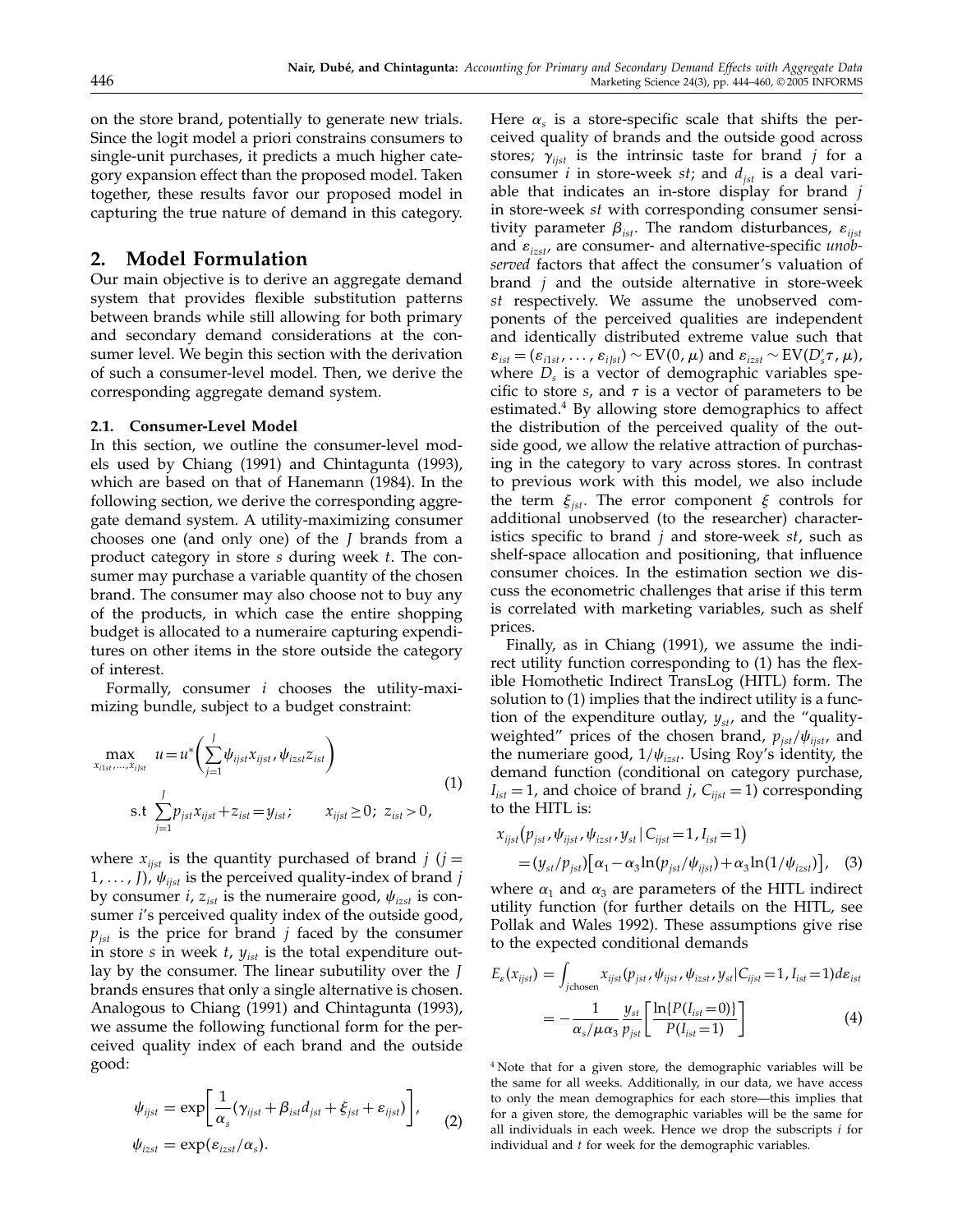and corresponding choice probabilities

$$
\Pr(I_{ist} = 1) = \sum_{j=1}^{J} e^{V_{ijst}} / \left(1 + \sum_{j=1}^{J} e^{V_{ijst}}\right);
$$
  

$$
\Pr(C_{ijst} = 1, I_{ist} = 1) = e^{V_{ijst}} / \left(1 + \sum_{j=1}^{J} e^{V_{ijst}}\right),
$$
 (5)

where  $V_{ijst} = [\gamma_{ijst} + \alpha_1 \alpha_s/\alpha_3 + \beta_{ist} d_{jst} - \alpha_s \ln(\mathbf{p}_{jst}) D'_{s}\tau + \xi_{jst}$ ]1/ $\mu$  (derivations of all equations are available from the authors). Equations 4 and 5 describe the quantity and incidence/brand choice components of the model, both of which are derived from the same underlying utility maximization problem (1).

To control for heterogeneity across consumers shopping during store-week st, we include random coefficients in the perceived quality function,  $\psi_{ijst}$  (Arora et al. 1998). To control for differences in mean effects across stores, we interact taste parameters with storespecific demographic variables,  $D_{s}^{\ast}$  (note that  $D_{s}^{\ast}$  could contain the same or different demographic variables as  $D_s$ ). We account for heterogeneity in the following way:<sup>5</sup>

$$
(\gamma_{i1st},\ldots,\gamma_{ijst},\ldots,\gamma_{iJst})'
$$
  
=  $(\gamma_1,\ldots,\gamma_j,\ldots,\gamma_J)' + L\varpi_{ist}$  (6.1)

such that  $\varpi_{\scriptscriptstyle{ist}}$  ∼  $MVN(0,I_{\scriptscriptstyle{JX1}})$  and  $L'L$  =  $\Sigma_{\scriptscriptstyle{JXJ}}$ , and,

$$
\beta_{ist} = \beta + \sigma_d s_{ist}, \quad s_{ist} \sim N(0, 1)
$$
  
\n
$$
\alpha_s = \overline{\alpha} + D_s^* \theta
$$
\n(6.2)

This formulation of the demand model differs from previous work in two ways. First, we include the error component  $\xi$  to control for unobserved attributes. We also include interactions of preferences with demographics to control for differences in demand across stores.

#### 2.2. Aggregate Demand

We now derive the aggregate demand system corresponding to the consumer model of the previous section. We define the potential market size as the mass of consumers who shop in the store s during week t,  $N_{st}$ . For the current analysis, we assume that  $N_{st}$  is exogenous. Hence, variation in prices of the various orange juice SKUs are assumed to have no impact on total store traffic, only on category size (share of store traffic that purchases in the category). This assumption could be problematic in store traffic-generating categories such as carbonated soft drinks.<sup>6</sup>

To derive aggregate demand for brand  $j$ , we integrate over the set of consumers choosing brand *:* 

$$
Q_{jst} = N_{st} \int \left[ \Pr(C_{ijst} = 1, I_{ist} = 1) E_{\varepsilon}(x_{ist}) \right] \phi(\Lambda) \partial \Lambda, \quad (7)
$$

where  $\Lambda = (\varpi, s)'$  and  $\phi(\cdot)$  denote the pdf of a standard multivariate normal distribution. The corresponding average quantity purchased per customer,  $Q_{jst} \equiv Q_{jst}/N_{st}$ , is obtained from (7):

$$
\widetilde{Q}_{jst} = \int \left[ \Pr(C_{ijst} = 1, I_{ist} = 1) E_{\varepsilon}(x_{ist}) \right] \phi(\Lambda) \partial \Lambda \quad (8)
$$

To assess the importance of modeling purchase quantity considerations, we compare the above aggregate demand system with the logit aggregate demand system, where the latter does not account for quantity choices. In the case of the logit demand system, the average quantity purchased per customer (i.e., the market share) can be written as:

$$
\widetilde{Q}_{jst} = \int \Pr(C_{ijst} = 1, I_{it} = 1)\phi(\Lambda)\partial\Lambda.
$$
 (9)

Essentially, (9) is equivalent to imposing  $E_{\epsilon}(x_{ist}) = 1$ in (8). Empirically, we can compare parameter estimates and marginal effects under (8) and (9) to measure the role of purchase quantity considerations.

## 3. Model Estimation

We now outline the method-of-simulated-moments (MSM) procedure that produces consistent estimates of the model parameters. The procedure also resolves a potential endogeneity problem inherent in the model due to the possible correlation between observed prices and characteristics specific to the brands in each store-week that are unobserved to the researcher,  $\xi_{\text{ist}}$ .

Combining equations  $(4)$ ,  $(5)$ ,  $(6)$ , and  $(8)$ , we rewrite the aggregate demand for brand  $j$  as:

$$
\widetilde{Q}_{jst}(\Gamma) = \int \frac{y_{st}}{\alpha_s p_{jst}} \frac{e^{V_{ijst}}}{\sum_{k=1}^J e^{V_{ikst}}} \times \ln\left[1 + \sum_{k=1}^J e^{V_{ikst}}\right] \phi(\Lambda) \partial \Lambda, \qquad (10)
$$

where

$$
V_{ijst} = \left[ (\gamma_j + \overline{\alpha} \alpha_1/\alpha_3) - \alpha_s \ln(p_{jst}) + d_{jst}\beta + D_s^* \theta \alpha_1/\alpha_3 - D_s' \tau + \xi_{jst} \right] \frac{1}{\mu}
$$

$$
+ \left[ L\varpi_{ist} + d_{jst}\sigma_d s_{ist} \right] \frac{1}{\mu}
$$

and  $\Gamma$  is a vector containing all the model parameters. In principle, one could estimate (10) using maximum likelihood, where  $\xi$  is the econometric error term. The

<sup>&</sup>lt;sup>5</sup>Though not shown, it is straightforward to include storedemographics effects for the brand-intercepts and for the effects of the brand-attributes (e.g., Chintagunta et al. 2003).

<sup>&</sup>lt;sup>6</sup> Although not reported, we found that observed variation in store traffic does not co-vary significantly with an orange juice price index, whereas the former does correlate with indices from other categories.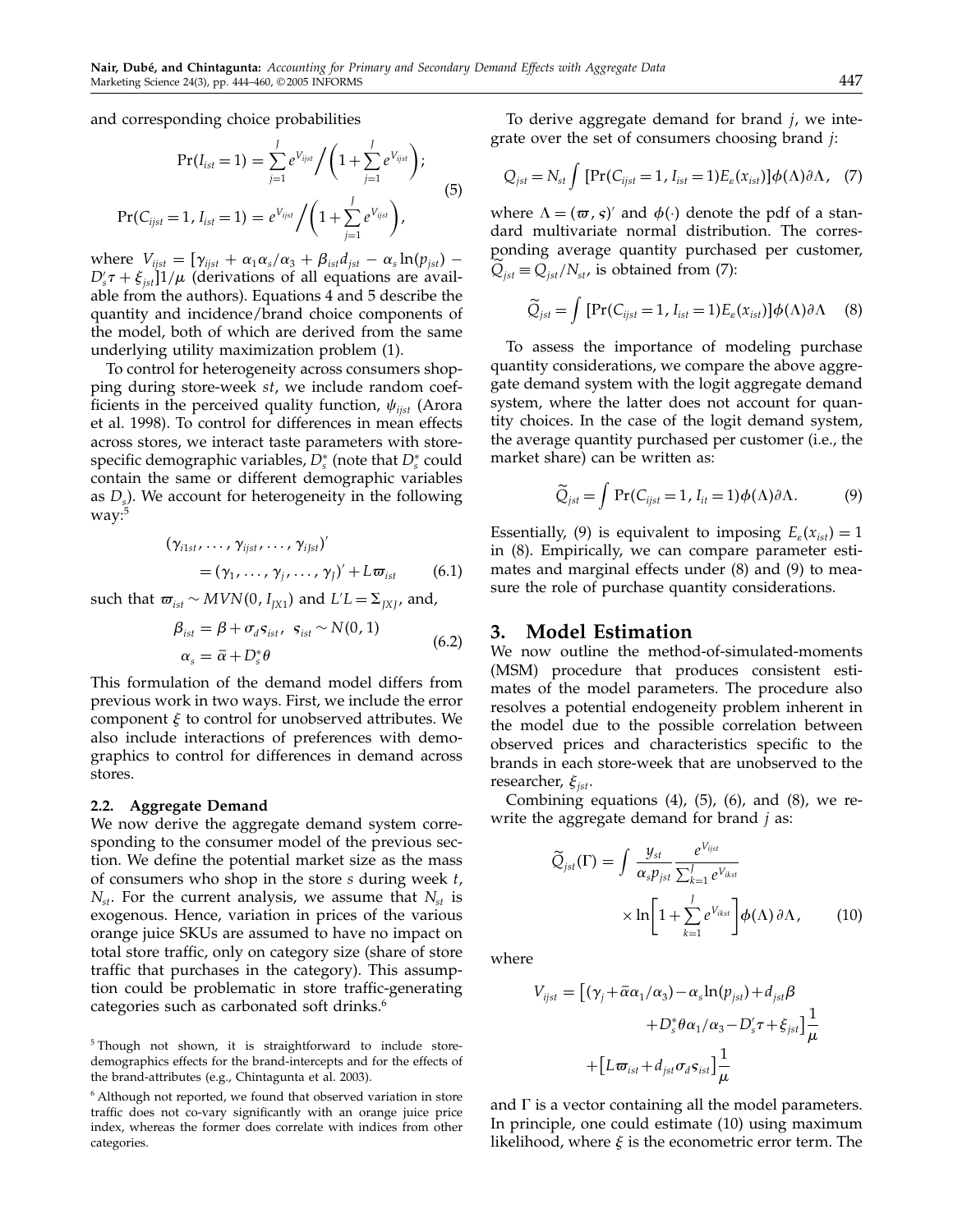concern is that the error term captures unobserved (to the researcher) demand-shifting factors that may be observed by the retailer. If the retailer accounts for these factors when setting prices, then  $\xi$  would be correlated with prices, which would in turn generate an endogeneity bias. This type of bias has been discussed and documented in the context of similar weekly retail data (Besanko et al. 1998, Sudhir 2001, Chintagunta et al. 2003). To resolve the endogeneity problem, we rewrite  $V_{i,jst}$  in (10) as follows:

$$
\widetilde{Q}_{jst}(\delta; \Theta) = \int \frac{y_{st}}{\alpha_s p_{jst}} \frac{e^{\delta_{jst} + \Omega_{ijst}}}{\sum_{k=1}^J e^{\delta_{kst} + \Omega_{ikst}}}
$$

$$
\cdot \ln\left[1 + \sum_{k=1}^J e^{\delta_{kst} + \Omega_{ikst}}\right] dF(\Omega), \quad (11)
$$

where  $\delta_{jst} = [(\gamma_j + \bar{\alpha}\alpha_1/\alpha_3) - \alpha_s \ln(p_{jst}) + d_{jst}\beta +$  $D^*_s \theta \alpha_1 / \alpha_3 - D'_s \tau + \xi_{jst}](1/\mu)$  is the component of  $V_{ijst}$ that is common across consumers in store-week st, and  $\Omega_{ijst} = (L\varpi_{ist} + d_{jst}\sigma_d s_{ist})(1/\mu)$  is the consumerspecific component. Due to linearity, we can write  $\delta_{jst}$  as  $\delta_{jst} = X_{jst}B - \alpha_s \ln(p_{jst}) + \xi_{jst}$ , where B contains an intercept term,  $\gamma_i / \mu + \bar{\alpha} \alpha_1 / \alpha_3 \mu$ ; a mean sensitivity to display,  $\beta/\mu$ ; and sensitivities to demographic variables. The scale  $\mu$  cannot be recovered separately and is normalized to 1. In addition, we normalize  $\alpha_3$ to 1 since it cannot be identified separately from  $\alpha_1$ . The term  $\alpha_s$  (=  $\bar{\alpha}$  +  $D_s^*\theta$ ) is henceforth referred to as the price sensitivity for store s. The consumerspecific term,  $\Omega_{ijst}$ , depends on the remaining parameters,  $L, \sigma_d$ . Denote the entire set of parameters to be estimated as  $\Theta = \{B, \overline{\alpha}, \theta, L, \sigma_d\}.$ 

Analogous to Berry (1994), we invert (11) to recover the vector  $\delta_{ist}(\Theta)$ . In the appendix we prove that (11) is indeed an invertible function of  $\delta_{jst}$ . Hence, for a given set of model parameters and given values for  $\xi_{ist}$ , there exists a *unique* vector  $\delta_{ist}$  such that (11) holds identically (i.e.,  $q_{jst} = Q_{jst}(\delta; \Theta)$ ). To invert  $\delta_{jst}$ out of the model, we use a modified version of the contraction-mapping proposed by Berry et al. (1995) for the logit demand system (in the appendix, we prove that the contraction-mapping is valid in the context of our demand specification). We denote the average quantity per customer in the aggregate data as  $q_{ist}$ . Now define the function  $g(\cdot)$ :  $\mathbb{R}^J \to \mathbb{R}^J$  as:

$$
g(\delta) = \delta + \ln(q) - \ln[\tilde{Q}(\delta)].
$$
 (12)

For each guess of the parameters  $\Theta$ , we iterate on (12) to recover the unique vector  $\delta_{ist}(\Theta)$  that solves (11) across all store-weeks. Intuitively, we calibrate values of  $\delta_{ist}(\Theta)$  that exactly fit the predicted  $Q_{ist}$  to the observed  $q_{\text{ist}}$  in the data. To evaluate the multidimensional integrals in (11), we use Monte Carlo simulation. Thus, the inversion procedure described above matches the *simulated*  $\widetilde{Q}_{jst}$  to the observed average  $q_{\text{ist}}$  in the data. Simulation was carried out using 100 draws.<sup>7</sup>

Using our values of  $\delta_{ist}(\Theta)$ , we construct moment conditions based on  $\xi_{jst} = \delta_{jst}(\Theta) - X_{jst}B + \alpha_s \ln(p_{jst}),$ where we assume  $E[\xi_{jst}^{\prime}X_{jst} | X_{jst}] = 0$ . The endogeneity of prices arises if  $E[\xi \ln(p) | \ln(p)] \neq 0$ . Hence, in addition to  $X_{i_{st}}$ , we need additional instruments,  $Z_{i_{st}}$ , such that  $E[\xi_{jst} Z_{jst} | Z_{jst}] = 0$ . Using these orthogonality conditions, we can estimate our model parameters consistently using a standard method of simulated moments procedure (Pakes and Pollard 1989). Further technical details of the procedure are provided in the appendix.

## 3.1. Simulation Studies

We conduct several simulation experiments to illustrate the identification of our proposed model's parameters and to demonstrate its robustness across alternative quantity choice behavior at the individual level. For now we summarize our findings, referring the reader to the appendix for complete results and details. First, we simulate data from the proposed discrete/continuous demand system and find we are able to recover the structural parameters fairly accurately. In contrast, fitting a logit model to such data not only fails to recover the structural parameters, it also provides incorrect estimates of the price elasticities. In particular, conditional on purchase, when quantities at the individual-level range from 2–4 units, the logit overstates aggregate brand-choice elasticities by about 44%, and aggregate category purchase elasticities by about 31% on average. By construction, all variation in market-shares has to reflect changes in brand-switching or purchase incidence in the logit; and consequently, it overstates the corresponding elasticities when the share-variation is also driven by changes in underlying quantity choices. Hence, the logit does not appear to be a good "approximation" of demand when quantity choices matter. We next simulate data from the logit demand system. In this case, we find that the logit model, as expected, recovers structural parameters and provides reasonable estimates of price elasticities. At the same time, our proposed discrete/continuous demand system also recovers comparable estimates of the price elasticities. Finally, we simulate data from a household level model where quantity choices are discrete. A potential limitation of our proposed model is that quantities are treated as divisible and, hence, we wish to see if the continuous approximation of quantity choices can still provide meaningful demand estimates. We use a brand-choice-then-quantity model in which the

<sup>7</sup> We found little impact increasing the number beyond 100 to 150 or 200 draws.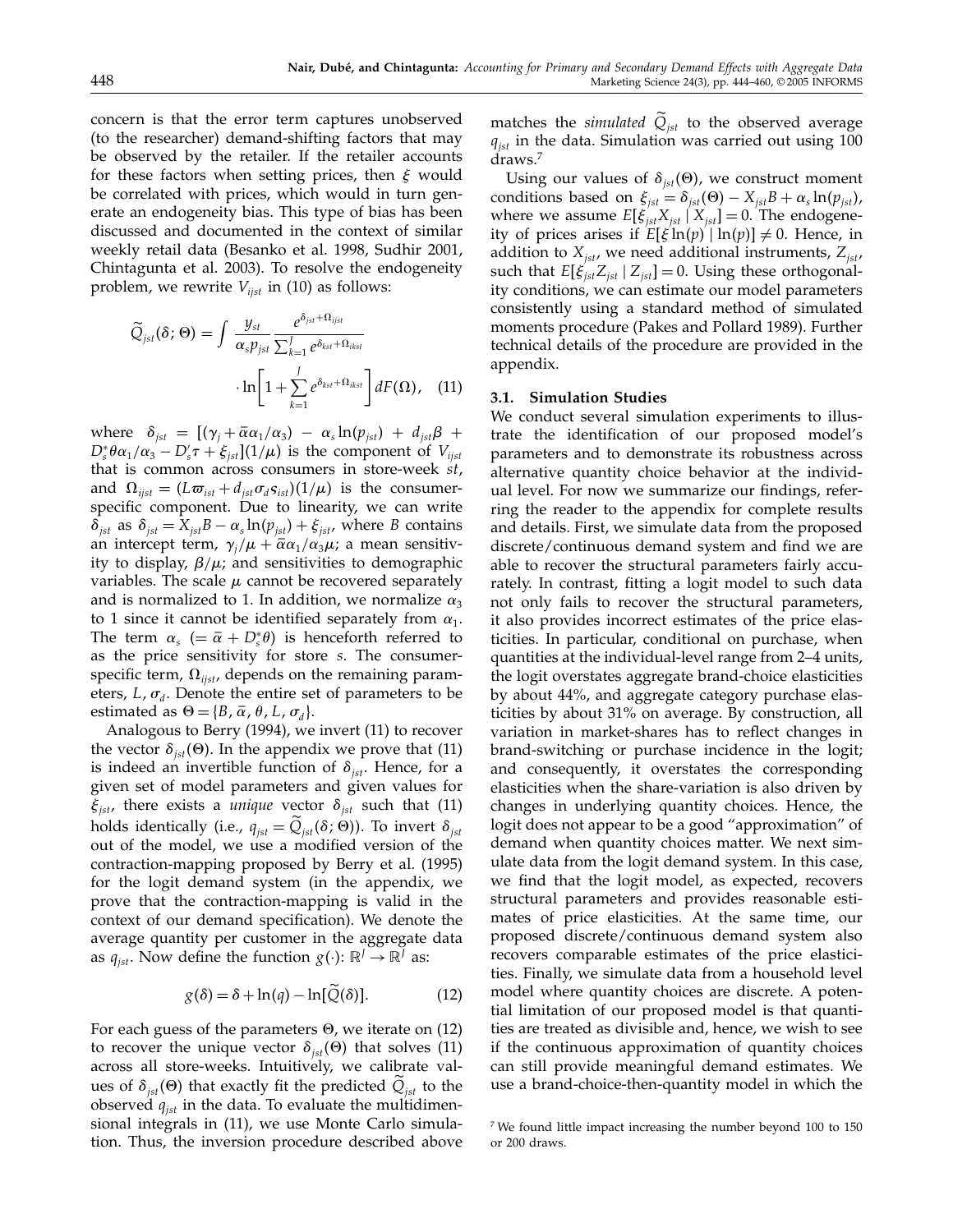probability of purchase is given by a logit and the discrete quantity chosen is given by a truncated Poisson. Again, we find that our proposed model provides fairly reasonable estimates of the underlying choice probabilities and conditional quantities. Hence, we conclude that our proposed approach provides a more robust demand specification for packagedgood categories as it can accommodate substitution patterns across a wider scope of quantity choice behaviors.

# 4. Data and Results

## 4.1. Data

We use aggregate store-level data for the refrigerated orange juice category obtained from the Dominick's Finer Foods (DFF) database at the University of Chicago. The IRI factbook documents that in this category consumers typically purchase 5.47 pints (109.4 oz.) of a single brand of refrigerated juice on a given purchase occasion. Using the most common pack size in this category, 64 oz., this corresponds to an average demand of 1.71 units per purchase occasion (in the Dominick's dataset, products with packsize of 64 oz. had around 88% of the market share; see Table 3). Using a separate household database, from a different market (Denver), we find that, conditional on the purchase of refrigerated orange juice, 99% of the trips involve the purchase of a single SKU, but over 20% of the trips involve the purchase of multiple units of an SKU.

Our data consist of weekly sales, prices, displays, and profit margins at the UPC-level along with total weekly store traffic for 30 randomly-selected stores during the 52-week period of 1992. We also use the corresponding mean demographic variables for each store. Descriptions of these demographic variables can be found in Chintagunta et al. (2003). We focus our analysis on the top 7 SKUs (we combined UPCs of the same brand and package size whenever the correlation in their prices exceeds 0.8 across stores and weeks). In Table 1, we present descriptive statistics of these data. Since our data contain two different pack-sizes, 64 oz. and 96 oz., we include alternative specific intercepts in the model to control for volume differences. Hence, in predicting quantity choices, the model controls for the difference in volume between, for instance, 2 units of a 64-oz. product versus 2 units of a 96-oz. product (Allenby et al. 2004). As in Chintagunta et al. (2003), we use weekly wholesale prices as additional instruments for shelf prices. The motivation for using wholesale prices as instruments comes from the interpretation of  $\xi_{\text{sit}}$  as storespecific aggregate shocks (i.e., aggregate shocks for all consumers shopping in a given store). We refer

Table 1 Product-Level Averages Across Store-Weeks

| <b>Brand</b>  | Size (oz.) | Share $(\%)$ | Price  | Cost   | Display |
|---------------|------------|--------------|--------|--------|---------|
| Minute Maid   | 64         | 21.25        | \$2.25 | \$1.69 | 0.11    |
| Minute Maid   | 96         | 4.35         | \$4.11 | \$2.98 | 0.03    |
| Dominick's    | 64         | 22.71        | \$1.65 | \$1.15 | 0.01    |
| Tropicana Prm | 64         | 21.87        | \$2.67 | \$1.88 | 0.09    |
| Tropicana SB  | 64         | 17.69        | \$2.38 | \$1.62 | 0.05    |
| Tropicana Prm | 96         | 8.12         | \$4.52 | \$3.26 | 0.07    |
| Florida       | 96         | 3.97         | \$2.18 | \$1.48 | 0.04    |

the reader to Chintagunta et al. (2003) for a discussion. A limitation of this approach is that it would not resolve endogeneity arising from more macroeconomic shocks, such as unobserved (to the researcher) television advertising, which would most likely be common across all stores and, moreover, would be correlated with wholesale prices. The  $R<sup>2</sup>$  for the firststage regression of prices on the instruments is 0.728.<sup>8</sup> We use weekly store-traffic as the potential market size for store s during week t. Finally, we operationalize  $y_{st}$  by dividing the total dollar sales for the grocery section in a store-week by the corresponding level of store-traffic.

In our raw data, we do observe patterns consistent with brand-switching as well as purchase acceleration. In Figure 1, we plot the unit sales and prices of Tropicana Premium (dotted line with asterisk) against all other brands (solid line) in our sample Store 2. The bottom panel shows the per-unit price of Tropicana Premium in Store 2. During weeks 8 and 9, we observe quantity changes consistent with brand switching. The price of Tropicana Premium dropped from \$3.2 to \$2.0 and its sales increased by around 700 units, while those of all the other brands dropped by around 1000 units. During other promotion weeks, however, we see similar price-cut induced sales increases for Tropicana without any effect on sales of other brands (e.g., weeks 24 and 25), possibly due to either category expansion or purchase acceleration (Bell et al. 1999, van Heerde et al. 2003).

## 4.2. Results

We now report the results of estimation of the proposed model. Preliminary analysis indicates that ignoring either heterogeneity or endogeneity results in a significantly lower magnitude for the estimated price parameter, a finding consistent with previous literature. We only present the results from the model

<sup>8</sup> The full set of instruments includes all demand-shifting variables other than price along with wholesale prices. A potential concern is that some of the marketing variables, displays, are also correlated with  $\xi$ . Previous research has routinely rejected the hypothesis that displays correlate with  $\xi$  and, hence, are invalid instruments (e.g., Sudhir 2001, Chintagunta et al. 2003). A Hausman test supports the exogeneity assumption of displays for our data.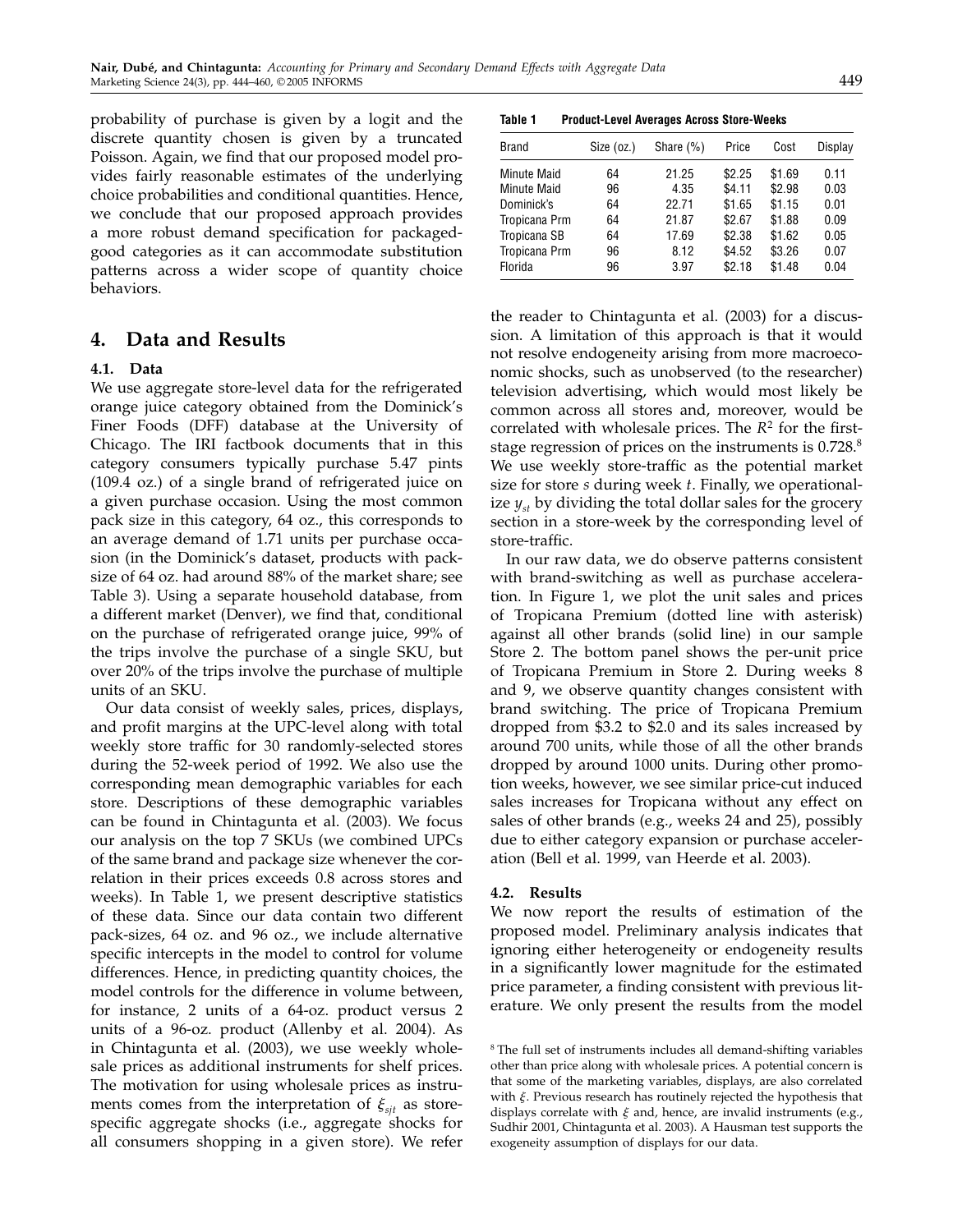



that allows for heterogeneity and accounts for price endogeneity (Table 2). To allow demand to vary across stores, we include demographic variables as follows:

$$
\alpha_s = \bar{\alpha} + \theta_{\text{ethnic}} \text{ethnic}_s + \theta_{\text{hval1500}} \text{hval150}_s,
$$
  

$$
D_s \tau = \tau_{\text{drvtm}} \text{drvtm}_s + \tau_{\text{age60}} \text{age60}_s + \tau_{\text{hhlarge}} \text{hhlarge}_s,
$$

where  $\alpha_s$  is the price parameter. An unrestricted variance-covariance matrix for the intercepts,  $\Sigma$ , is estimated.

Looking at the results in Table 2, we find that consumers have a higher preference for Tropicana Season's Best and Tropicana Premium versus Minute Maid and the store brand. As expected, displays have a significant positive effect on the utilities of all the inside goods, and prices have a significant negative effect. We do not find much unobserved heterogeneity in the effects of display across stores  $(\sigma_d = 0.103)$ . Heterogeneity in the price effect is captured by interacting the (log of the) price variable with store demographics. We find that a higher proportion of African-American or Hispanic families in the store area increases the mean price sensitivity of consumers in that store. This is as expected, since African-American and Hispanic-dominated areas in our data tend to have lower incomes on average. We find that consumers are less price sensitive in store areas with a higher proportion of households with properties valued greater than \$150,000. Although not reported, we find evidence of substantial differences in the mean price sensitivity across stores, driven mainly by the significant demographic effects and interactions. This finding is consistent with previous

research using the DFF data (Hoch et al. 1995 and Chintagunta et al. 2003).

In Table 3, we present the predicted average quantity per customer conditional on purchase,  $E_{\varepsilon} \bar{x}_{i j s t} (p_{j s t},$  $\psi_{ijst}$ ,  $\psi_{izst}$ ,  $y_{st}$  |  $C_{ijst} = 1$ ,  $I_{ist} = 1$ ), across all store-weeks. The results indicate that, on average, consumers tend to purchase more units of the store brand than the other brands. This result arises since, conditional

Table 2 Parameter Estimates (with Heterogeneity)

|                            |           |          | Standard deviations of<br>intercepts |        |  |  |
|----------------------------|-----------|----------|--------------------------------------|--------|--|--|
|                            | Parameter | t-Stat   | Parameter                            | t-Stat |  |  |
| Minute Maid 64 oz.         | $-19.278$ | $-2.733$ | 8.145                                | 3.159  |  |  |
| Minute Maid 96 oz.         | $-5.676$  | $-5.723$ | 2.905                                | 5.831  |  |  |
| Dominick's 64 oz.          | $-14.250$ | $-3.173$ | 7.474                                | 3.784  |  |  |
| Tropicana Prm 64 oz.       | $-7.491$  | $-5.331$ | 5.251                                | 7.152  |  |  |
| Tropicana SB 64 oz.        | $-5.207$  | $-6.316$ | 2.320                                | 3.483  |  |  |
| Tropicana Prm 96 oz.       | $-4.530$  | $-4.413$ | 1.806                                | 2.844  |  |  |
| Florida 96 oz.             | $-5.684$  | $-9.016$ |                                      |        |  |  |
| -Log(price)                | 2.336     | 13.839   |                                      |        |  |  |
| Display                    | 0.387     | 3.626    |                                      |        |  |  |
| -Log(price)*ethnic         | 4.165     | 5.083    |                                      |        |  |  |
| -Log(price)*hval150        | $-1.363$  | $-6.175$ |                                      |        |  |  |
| Ethnic                     | 8.750     | 6.505    |                                      |        |  |  |
| Hval150                    | $-1.669$  | $-3.981$ |                                      |        |  |  |
| Drvtm                      | $-0.051$  | $-2.514$ |                                      |        |  |  |
| Age60                      | 1.367     | 3.396    |                                      |        |  |  |
| Hhlarge                    | 0.013     | 0.015    |                                      |        |  |  |
| $\sigma_d$                 | 0.103     | 0.094    |                                      |        |  |  |
| <b>GMM</b> objective value |           |          | 395.614                              |        |  |  |

*Notes.* Parameters represent  $V_{jst}$  in Equation 14; total parameters = 45;  $observation = 10,682$  (product-store-week combinations); full variancecovariance matrix for intercepts is estimated; t-statistics of intercept heterogeneity terms were calculated using 500 bootstrap draws of parameter vector.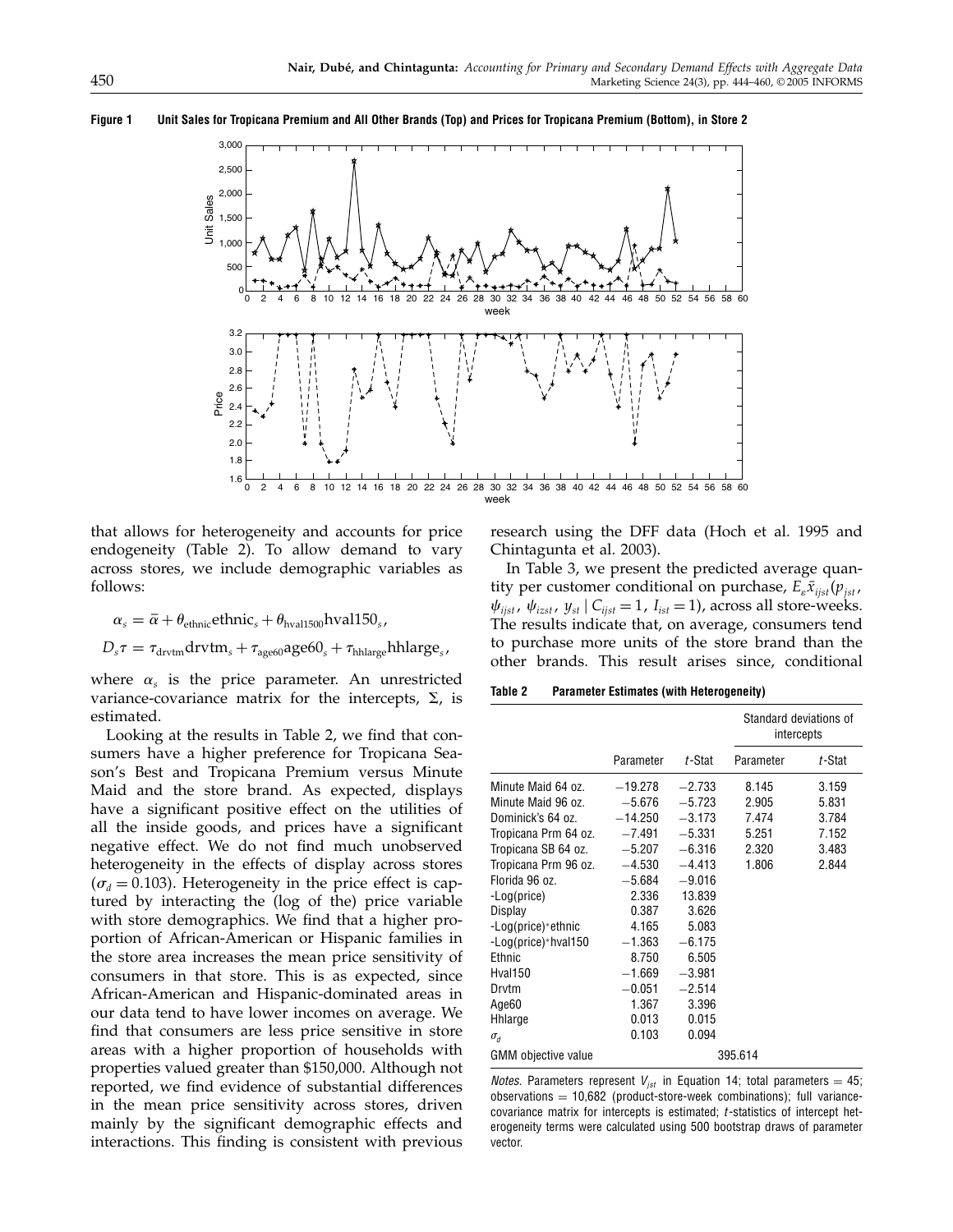| Table 3 | <b>Predicted Expected Quantities Purchased</b> |
|---------|------------------------------------------------|
|         | <b>Across Store-Weeks</b>                      |

| Product              | Mean  | Std. deviation |
|----------------------|-------|----------------|
| Minute Maid 64 oz.   | 1.715 | 0.625          |
| Minute Maid 96 oz.   | 0.932 | 0.323          |
| Dominick's 64 oz.    | 2.352 | 0.920          |
| Tropicana Prm 64 oz. | 1.450 | 0.555          |
| Tropicana SB 64 oz.  | 1.651 | 0.670          |
| Tropicana Prm 96 oz. | 0.839 | 0.280          |
| Florida 96 oz.       | 1.751 | 0.633          |

on brand-choice, the predicted quantity purchased is proportional to the ratio expenditure/price. Since the store brand has the lowest price per unit (\$1.65 on average), the model predicts that consumers buy it in the highest quantities.

# 5. Model Implications

We now discuss the substantive implications of the model and compare it along several dimensions to the popular random coefficients logit demand system, which assumes single-unit purchases at the consumer level. First, we compare the two specifications in their ability to predict the observed markups (price− wholesale costs) in the data, both in and out-ofsample. Here we show how we can test model superiority in terms of predictive fit. Subsequently, we compare the models in terms of their predictions for price elasticities of demand and purchase incidence. We also compare their predictions for a hypothetical price cut. Although not reported, we also found considerable improvement in fit of our proposed model relative to a log-log demand specification.

## 5.1. Margin Predictions

We propose a simple statistical test for the relative superiority of the proposed model versus the logit. The wholesale prices in the database enable us to compute the true retail margins across the storeweeks in our sample. For each of the demand models, we then use a category pricing model to obtain predicted margins. The category pricing model has been found to provide a reasonable approximation of pricing in supermarket categories (Chintagunta et al. 2003). In Table 4, we find the model that accounts for primary and secondary demand effects provides predicted margins that are more highly-correlated with the true margins and are, on average, more accurate.

Following Chintagunta et al. (2003), we also test which model provides a better fit of the observed margins using the following minimum distance metric:

$$
\min_{\Delta}(\text{margin} - \Delta)'\widehat{\Phi}(\text{margin} - \Delta).
$$

The term  $\Delta$  is the estimated margin and  $\widehat{\Phi}$  is the covariance matrix of the observed margins. The minimum distance criterion corresponding to both models are presented in the last row of Table 4. The fit for the single-unit logit model is very similar to that found by Chintagunta et al. (2003) using DFF data for the same category. However, the proposed model provides a better fit according to the minimum distance criterion. For robustness, we repeat the minimum distance procedure using margins from the 53 remaining stores, not used at the demand estimation stage. We compute the margins for each brand in each of 2,724 store-weeks from our hold-out sample.<sup>9</sup> The results are presented in Table 5. We see that the proposed model once again performs better than the single-unit model out-of-sample.

# 5.2. Price Elasticities

In Tables 6 and 7 we present the estimated own and cross-price elasticities for the proposed and the logit models respectively. For the former, we decompose the elasticity into an unconditional brand choice elasticity and an expected conditional quantity elasticity. The unconditional brand choice elasticity is computed as the mean of

$$
\varepsilon p_{p_k}^j = p_{kst} \Big( \int \partial P(C_{ijst} = 1, I_{ist} = 1) / \partial p_{kst} \phi(\Lambda) \partial \Lambda \Big) \n\Big/ \Big( \int P(C_{ijst} = 1, I_{ist} = 1) \phi(\Lambda) \partial \Lambda \Big),
$$

and the expected conditional quantity elasticity is computed as the mean of:

$$
\varepsilon q_{p_j}^j = p_{jst} \Big( \int \partial E_{\varepsilon} (x_{ijst} \mid C_{ijst} = 1, I_{ist} = 1) / \partial p_{jst} \phi(\Lambda) \partial \Lambda \Big)
$$

$$
/ \Big( \int E_{\varepsilon} (x_{ijst} \mid C_{ijst} = 1, I_{ist} = 1) \phi(\Lambda) \partial \Lambda \Big)
$$

across all store-weeks in the sample. As in the case of a logit model, the inclusion of heterogeneity provides more flexible substitution patterns.<sup>10</sup>

The net elasticity estimates, the sum of brandchoice and quantity elasticities, from the proposed model are presented in Table 6a. We find that Minute Maid 64 oz. has the least price-elastic demand, while Florida Orange has the most price-elastic demand. Consistent with previous studies (Blattberg and Wisniewski 1989, Allenby and Rossi 1991), we find

<sup>&</sup>lt;sup>9</sup> In predicting margins out-of-sample, it is important to control for the structural error  $\xi_{ist}$ . From our estimation, for each week, we have estimates of  $\xi_{jst}$  for the 30 stores in our sample. When computing margins for a store-week out-of-sample, we integrate over the empirical distribution of  $\xi$  across the 30 DFF stores for that week.

 $10$  With no heterogeneity, the own-price elasticities are roughly proportional to average unconditional quantities, and cross-price elasticities are independent of own brand prices/attributes.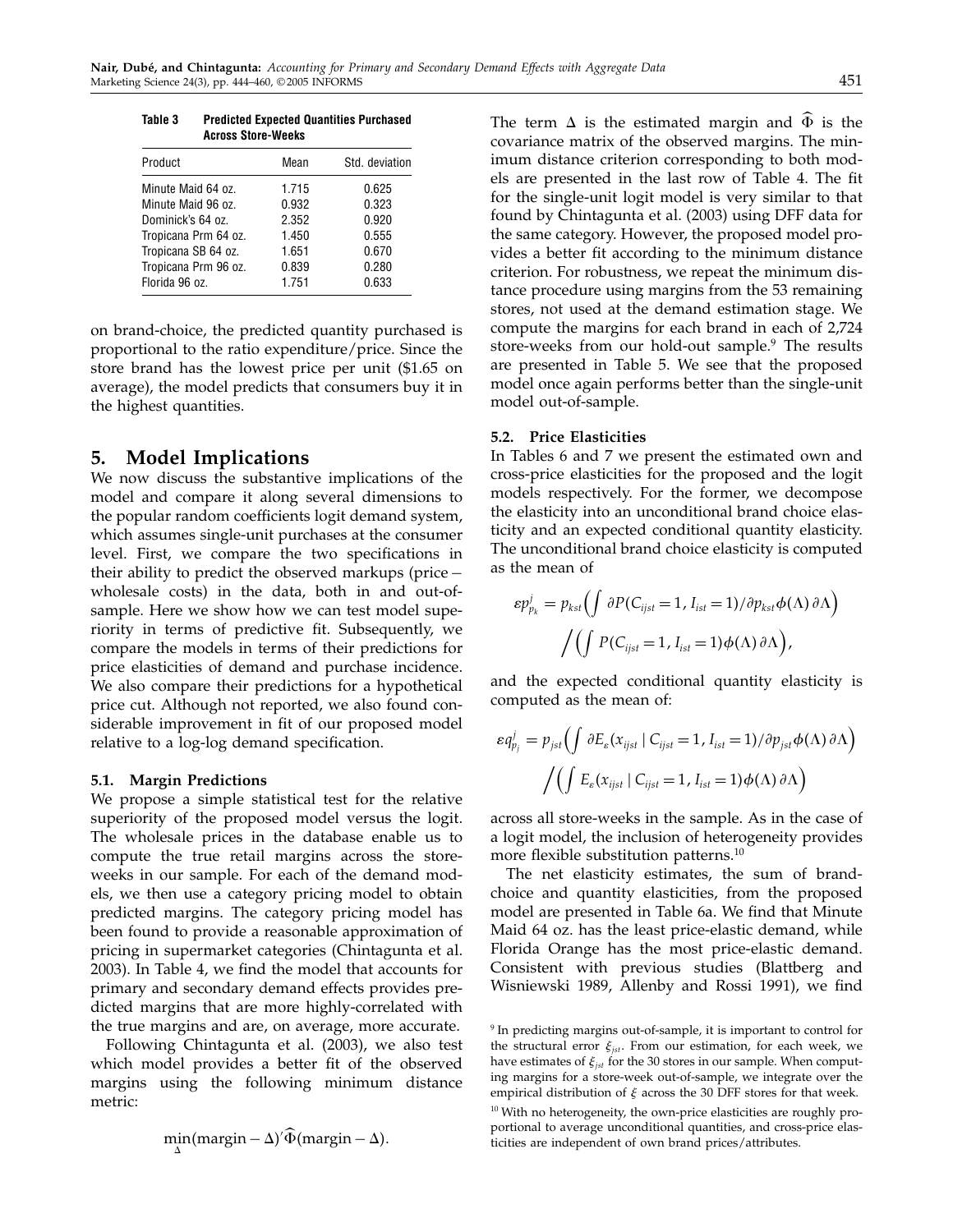# Table 4 Sample Prediction of Margins

| Brand                             | Size (oz.) |                             | Average<br>price | Average<br>cost | True %<br>margins |                                     | Logit model                                           | Proposed model         |                                           |  |
|-----------------------------------|------------|-----------------------------|------------------|-----------------|-------------------|-------------------------------------|-------------------------------------------------------|------------------------|-------------------------------------------|--|
|                                   |            | Conditional<br>share $(\%)$ |                  |                 |                   | Predicted %<br>margins <sup>1</sup> | Correlations of true<br>and pred: margin <sup>2</sup> | Predicted %<br>margins | Correlations of true<br>and pred: margins |  |
| <b>Minute Maid</b>                | 64         | 21.25                       | \$2.25           | \$1.69          | 23.83             | 50.90                               | 0.3688                                                | 41.99                  | 0.5757                                    |  |
| Minute Maid                       | 96         | 4.35                        | \$4.11           | \$2.98          | 26.42             | 38.43                               | 0.4583                                                | 33.60                  | 0.6214                                    |  |
| Dominick's                        | 64         | 22.71                       | \$1.65           | \$1.15          | 28.41             | 49.93                               | 0.3794                                                | 40.56                  | 0.6360                                    |  |
| Tropicana Prm                     | 64         | 21.87                       | \$2.67           | \$1.88          | 28.41             | 53.84                               | 0.3432                                                | 36.00                  | 0.5737                                    |  |
| Tropicana SB                      | 64         | 17.69                       | \$2.38           | \$1.62          | 30.39             | 52.13                               | 0.4223                                                | 34.46                  | 0.6954                                    |  |
| Tropicana Prm                     | 96         | 8.12                        | \$4.52           | \$3.26          | 27.20             | 51.70                               | 0.2320                                                | 36.47                  | 0.5986                                    |  |
| Florida                           | 96         | 3.97                        | \$2.18           | \$1.48          | 31.80             | 31.94                               | 0.4775                                                | 32.44                  | 0.5021                                    |  |
| <b>Minimum distance criterion</b> |            |                             |                  |                 |                   |                                     | 1.3068                                                | 0.2991                 |                                           |  |

<sup>1</sup> "% margin" = 100 \*  $(p - c)/p$ .<br><sup>2</sup> "margin" =  $(p - c)$ .

# Table 5 Out of Sample Prediction of Margins

| <b>Brand</b>               |            | Conditional<br>share $(\%)$ | Average<br>price | Average<br>cost | True %<br>margins |                        | Logit model                              | Proposed model         |                                           |  |
|----------------------------|------------|-----------------------------|------------------|-----------------|-------------------|------------------------|------------------------------------------|------------------------|-------------------------------------------|--|
|                            | Size (oz.) |                             |                  |                 |                   | Predicted %<br>margins | Correlations of true<br>and pred: margin | Predicted %<br>margins | Correlations of true<br>and pred: margins |  |
| <b>Minute Maid</b>         | 64         | 21.16                       | \$2.23           | \$1.69          | 23.61             | 48.87                  | 0.2403                                   | 49.53                  | 0.3894                                    |  |
| Minute Maid                | 96         | 4.02                        | \$4.08           | \$2.99          | 26.03             | 36.98                  | 0.2022                                   | 31.48                  | 0.3621                                    |  |
| Dominick's                 | 64         | 25.33                       | \$1.64           | \$1.15          | 28.03             | 48.26                  | 0.2885                                   | 45.33                  | 0.5237                                    |  |
| Tropicana Prm              | 64         | 19.75                       | \$2.66           | \$1.88          | 27.95             | 51.73                  | 0.2439                                   | 35.81                  | 0.4385                                    |  |
| Tropicana SB               | 64         | 17.75                       | \$2.36           | \$1.62          | 29.86             | 49.99                  | 0.3088                                   | 31.67                  | 0.5636                                    |  |
| Tropicana Prm              | 96         | 7.47                        | \$4.50           | \$3.26          | 26.94             | 55.18                  | 0.0658                                   | 34.42                  | 0.3355                                    |  |
| Florida                    | 96         | 4.53                        | \$2.17           | \$1.48          | 31.41             | 29.30                  | 0.2693                                   | 29.16                  | 0.3053                                    |  |
| Minimum distance criterion |            |                             |                  |                 |                   |                        | 1.2975                                   | 0.3083                 |                                           |  |

# Table 6(a) Expected Price-Elasticities of Demand (Across Stores-Weeks) for the Proposed Model

| Effect of change<br>in price of: |             | On the demand for: |                   |            |            |            |            |  |  |  |  |
|----------------------------------|-------------|--------------------|-------------------|------------|------------|------------|------------|--|--|--|--|
|                                  | <b>MM64</b> | MM96               | Dom <sub>64</sub> | TRPrm64    | TRSB64     | TRPrm96    | FLR        |  |  |  |  |
| <b>MM64</b>                      | $-2.6274*$  | 0.0059             | $0.3610*$         | 0.0058     | 0.0535     | $0.1310*$  | 0.0007     |  |  |  |  |
| <b>MM96</b>                      | 0.0033      | $-3.0632*$         | 0.0088            | 0.0122     | 0.0073     | 0.0063     | 0.0053     |  |  |  |  |
| Dom <sub>64</sub>                | $0.3480*$   | 0.0145             | $-2.7468*$        | 0.0022     | 0.0340     | $0.0637*$  | 0.0013     |  |  |  |  |
| TRPrm64                          | 0.0091      | $0.0354*$          | 0.0034            | $-2.7503*$ | 0.0341     | $0.0396*$  | 0.0078     |  |  |  |  |
| TRSB64                           | $0.1010*$   | 0.0208             | 0.0698            | 0.0355     | $-3.1396*$ | $0.1190*$  | 0.0051     |  |  |  |  |
| TRPrm96                          | $0.1450*$   | $0.0113*$          | $0.0783*$         | $0.0274*$  | $0.0783*$  | $-3.0359*$ | 0.0015     |  |  |  |  |
| <b>FLR</b>                       | 0.0003      | $0.0034*$          | 0.0005            | 0.0017     | 0.0011     | 0.0006     | $-3.1920*$ |  |  |  |  |

<sup>∗</sup> Statistically significantly different from zero at the 10% level.

Table 6(b) Expected Unconditional Choice Price Elasticities (Across Stores-Weeks) for the Proposed Model

| Effect of change<br>in price of: |           | On the unconditional probability of choice of: |           |           |           |           |           |                            |  |  |
|----------------------------------|-----------|------------------------------------------------|-----------|-----------|-----------|-----------|-----------|----------------------------|--|--|
|                                  | MM64      | MM96                                           | Dom64     | TRPrm64   | TRSB64    | TRPrm96   | FLR       | No purchase<br>probability |  |  |
| <b>MM64</b>                      | $-1.6200$ | 0.0059                                         | 0.3610    | 0.0058    | 0.0535    | 0.1310    | 0.0007    | 0.0050                     |  |  |
| MM96                             | 0.0033    | $-2.0600$                                      | 0.0088    | 0.0122    | 0.0073    | 0.0063    | 0.0053    | 0.0057                     |  |  |
| Dom64                            | 0.3480    | 0.0145                                         | $-1.7400$ | 0.0022    | 0.0340    | 0.0637    | 0.0013    | 0.0056                     |  |  |
| TRPrm64                          | 0.0091    | 0.0354                                         | 0.0034    | $-1.7400$ | 0.0341    | 0.0396    | 0.0078    | 0.0133                     |  |  |
| TRSB64                           | 0.1010    | 0.0208                                         | 0.0698    | 0.0355    | $-2.1300$ | 0.1190    | 0.0051    | 0.0157                     |  |  |
| TRPrm96                          | 0.1450    | 0.0113                                         | 0.0783    | 0.0274    | 0.0783    | $-2.0300$ | 0.0015    | 0.0086                     |  |  |
| FLR                              | 0.0003    | 0.0034                                         | 0.0005    | 0.0017    | 0.0011    | 0.0006    | $-2.1900$ | 0.0040                     |  |  |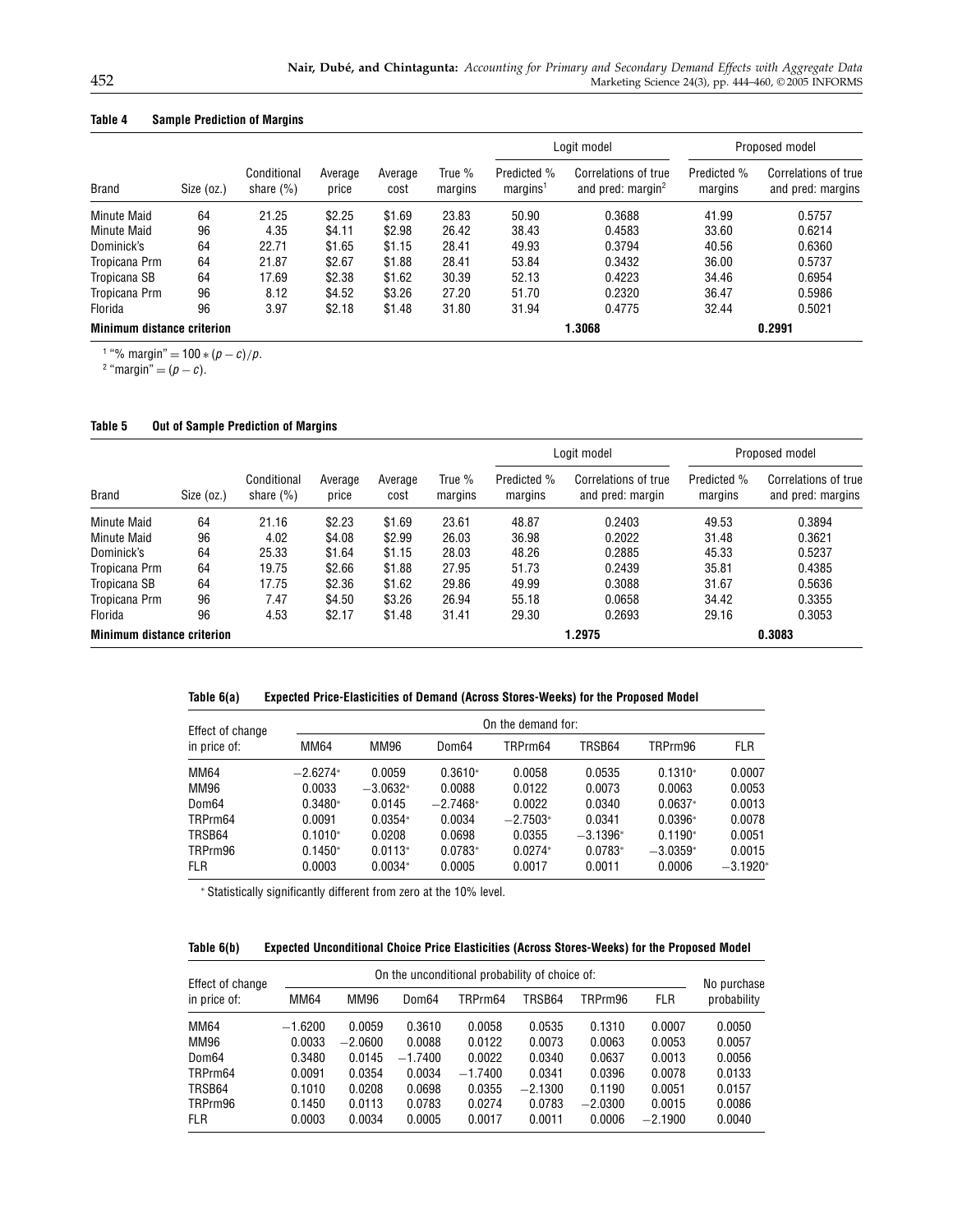| <b>Expected Conditional Quantity Elas-</b><br>ticities (Across Stores and Weeks)<br>for the Proposed Model |
|------------------------------------------------------------------------------------------------------------|
| $-1.0074$                                                                                                  |
| $-1.0032$                                                                                                  |
| $-1.0068$                                                                                                  |
| $-1.0103$                                                                                                  |
| $-1.0096$                                                                                                  |
| $-1.0059$                                                                                                  |
| $-1.0020$                                                                                                  |
|                                                                                                            |

evidence for asymmetric switching between national and store brands, with the national brands gaining a bit more share from the store brand from its pricecuts, than vice versa. We also observe high cross-price elasticities for different pack-sizes of the same brand. The patterns in the unconditional choice elasticities (Table 6b) reflect those in the demand elasticities (Table 6a). Similar to previous research with household data, we find quantity elasticities in Table 6c close to 1 (Chiang 1991 and Chintagunta 1993).<sup>11</sup>

The demand elasticities for the logit model are presented in Table 7. Under the single-unit purchase assumption, any change in a brand's market share must reflect either brand-switching or purchase incidence. Consequently, we expect the model would overstate the unconditional brand-choice probability if consumers do indeed respond to price changes by changing their quantity choices. Comparing Tables 6b and 7, we observe that the unconditional choice probability elasticities for the logit model are systematically higher than those of the proposed model. Although not reported, mean conditional brand choice elasticities differ by roughly 56%. Despite similarities in the mean own-price elasticities of demand for the two models, we find considerable differences when we look at individual store-weeks. We find that own-price elasticities from the two models can differ by as much as 50% in a given store-week.

To test whether the total demand elasticities from the two models (elasticities in Tables 6a and 7) are significantly different, we use the Hotelling 2-sample  $T^2$ test (Morrisson 1990, Gupta et al. 1996). For this purpose, we first generate 500 draws from the asymptotic distribution of the parameters of both the models. For each draw we computed the 49X1 mean demand elasticity vector (for the seven brands, across storeweeks) for both models. Let  $W_Q$  denote the empirical variance-covariance matrix of the 500 bootstrapped mean demand elasticities for the proposed model;  $W_B$  denote the empirical variance-covariance matrix

of the 500 bootstrapped mean demand elasticities for the logit model; and  $W_{QB}$  denote the pooled variancecovariance matrix of  $W_Q$  and  $W_B$ . Let  $n_1$  and  $n_2$  represent the number of observations of the bootstrapped elasticities (in this case 500), and let  $\hat{\mu}_0$  and  $\hat{\mu}_B$  be the mean demand elasticity vector computed across the 500 bootstrapped replications for the two models. The null hypothesis of no difference between the elasticities from the two models is tested by the following  $T^2$ -statistic:

$$
T^{2} = \frac{n_{1}n_{2}}{n_{1}+n_{2}}(\hat{\mu}_{Q}-\hat{\mu}_{B})'\widehat{W}_{QB}(\hat{\mu}_{Q}-\hat{\mu}_{B}).
$$

The quantity  $F = ((n_1 + n_2 - p - 1)/(n_1 + n_2 - 2)p)T^2$ has an  $F$  distribution with degrees of freedom  $p$  and  $n_1+n_2-p-1$ , where p is the order of the elasticity vectors (here  $p = 49$ ). The computed value of the statistic is 758.52; the corresponding critical value of  $F(49, 950)$ at the 0.01 significance level is 1.55, showing that the null hypothesis of equal elasticities is strongly rejected.

5.2.1. Primary Versus Secondary Demand Decompositions. An attractive feature of our specification is the ability to decompose the price elasticity of demand and predicted sales into primary (purchase incidence/quantity) and secondary (brandswitching) demand. In Table 8 we provide both an elasticity-based decomposition (Bell et al. 1999) and a unit sales-based decomposition (van Heerde et al. 2003). Under the elasticity-based decomposition, the primary demand effect is computed as the purchase incidence and purchase quantity elasticity as a percentage of the total demand elasticity, averaged across all store weeks. Under the unit sales decomposition, the primary demand effect is computed as the change in category sales as a percentage of the change in own-brand sales in response to the price change, averaged across store-weeks.<sup>12</sup> Our primary demand component accounts for about 35% of total elasticity and 92% of total unit sales. These values lie in the range reported by Bell et al. 1999 (Table 6) for the elasticitybased decomposition, and by van Heerde et al. 2003 (Table 4) for the unit sales-based decomposition. Consistent with van Heerde et al. (2003), we find that the brand-switching component of unit sales is considerably less than the primary demand (purchase incidence/quantity) component. The comparability of

$$
PD_{jst} = \int \left(1 + \alpha_s \left[1 - \sum_{k=1}^J \frac{p_j}{p_k} \left\{ \Pr(C_{ikst} = 1 | I_{ist} = 1) + \frac{\Pr(C_{ikst} = 1, I_{ist} = 1)}{\ln[\Pr(I_{ist} = 0)]} \right\} \right] \right)
$$

$$
\int \left(1 + \alpha_s \left[1 - \Pr(C_{ijst} = j | I_{ist} = 1) - \frac{\Pr(C_{ijst} = 1, I_{ist} = 1)}{\ln[\Pr(I_{ist} = 0)]} \right] \right) d\Omega_i
$$

$$
SD_{jst} = 1 - PD_{jst}.
$$

<sup>&</sup>lt;sup>11</sup> The model structure implies that the expected quantity elasticity is:  $\varepsilon q_{p_k}^j = -1 + \int \alpha_s [\Pr(C_{ijst} = 1, I_{ist} = 1)/\ln[\Pr(I_{ist} = 0)]] + [1 +$  $\ln\{\Pr(I_{ist} = 0)\}\Pr(I_{ist} = 0)/\Pr(I_{ist} = 1)]\phi(\Lambda)\partial\Lambda$ . Therefore, low unconditional purchase probabilities,  $Pr(C_{i,jst} = 1, I_{ist} = 1)$ , imply quantity elasticities close to 1.

 $12$  The expressions for the primary (PD) and secondary (SD) unit sales effects as defined in Equations 8 and 9, Van Heerde et al. (2003), in the context of the proposed model are: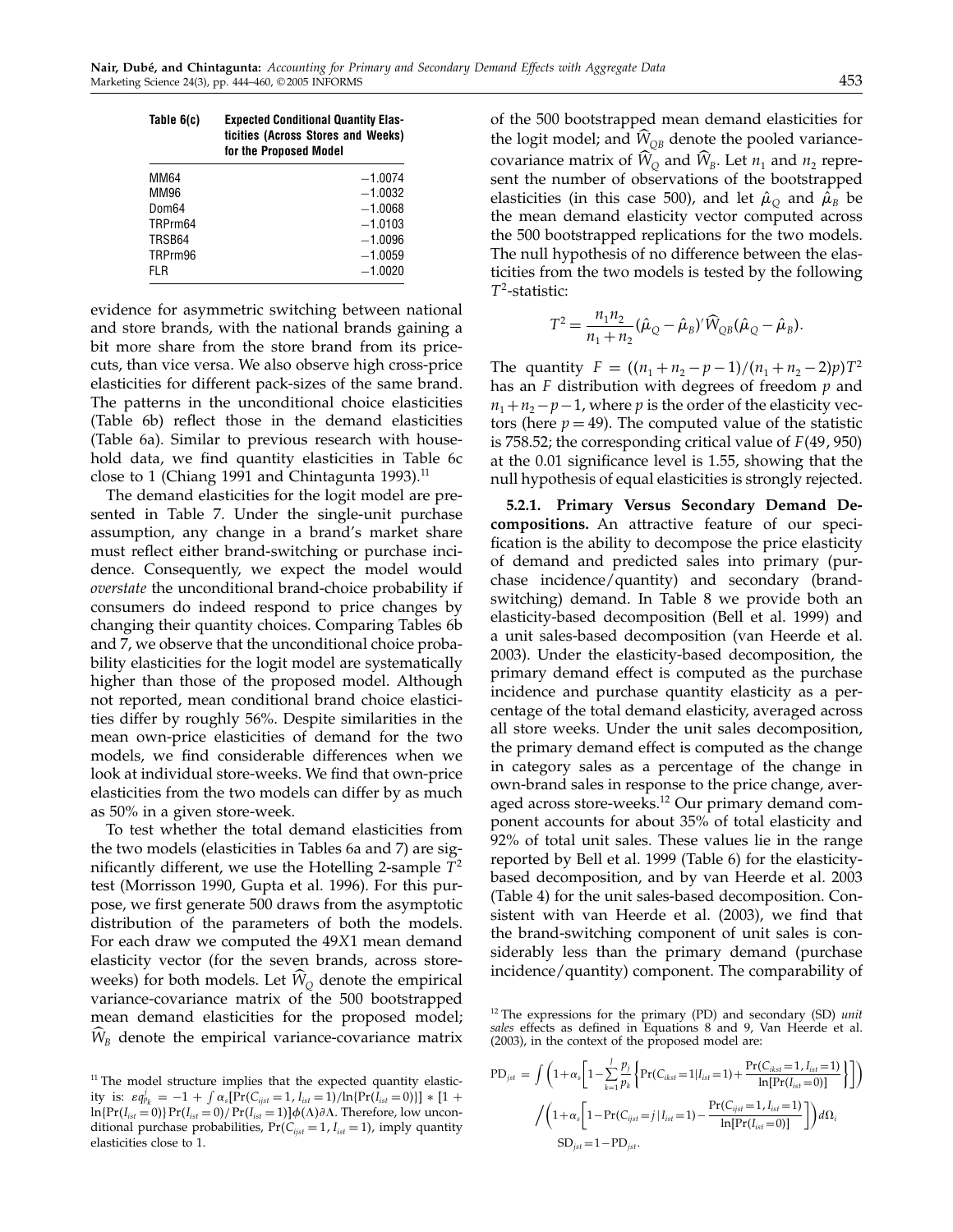| Effect of change |             | On the market share of: |            |            |            |            |            |                            |  |  |
|------------------|-------------|-------------------------|------------|------------|------------|------------|------------|----------------------------|--|--|
| in price of:     | <b>MM64</b> | <b>MM96</b>             | Dom64      | TRPrm64    | TRSB64     | TRPrm96    | <b>FLR</b> | No purchase<br>probability |  |  |
| MM64             | $-3.0405*$  | $0.1230*$               | 0.1850     | $0.2800*$  | $0.2680*$  | $0.3400*$  | 0.0057     | 0.0322                     |  |  |
| MM96             | 0.0237      | $-3.1162*$              | 0.0143     | 0.0253     | $0.0251*$  | $0.0373*$  | 0.0019     | 0.0071                     |  |  |
| Dom64            | $0.2120*$   | $0.0909*$               | $-3.0413*$ | $0.1800*$  | $0.2230*$  | $0.2250*$  | 0.0110     | 0.0421                     |  |  |
| TRPrm64          | $0.2580*$   | $0.1260*$               | $0.1440*$  | $-2.7391*$ | $0.3110*$  | $0.3000*$  | 0.0050     | 0.0272                     |  |  |
| TRSB64           | $0.2330*$   | $0.1190*$               | $0.1710*$  | $0.2940*$  | $-3.0330*$ | $0.3190*$  | 0.0054     | 0.0297                     |  |  |
| TRPrm96          | $0.1190*$   | $0.0664*$               | $0.0644*$  | $0.1070*$  | $0.1230*$  | $-2.7334*$ | 0.0003     | 0.0072                     |  |  |
| <b>FLR</b>       | 0.0011      | 0.0021                  | 0.0018     | 0.0009     | 0.0010     | 0.0002     | $-3.2501*$ | 0.0092                     |  |  |

Table 7 Expected Price-Elasticities of Demand (Across Stores and Weeks) for the Single-Unit (Logit) Model

<sup>∗</sup> Statistically significantly different from zero at the 10% level.

Table 8 Elasticity and Unit-Sales Based Decomposition for the Proposed Model

|                      |            |             | Elasticity based decomposition <sup>1</sup> | Unit Sales based decomposition <sup>2</sup> |               |  |
|----------------------|------------|-------------|---------------------------------------------|---------------------------------------------|---------------|--|
| <b>Brand</b>         | Size (oz.) | Primary (%) | Secondary (%)                               | Primary (%)                                 | Secondary (%) |  |
| Minute Maid          | 64         | 38.53       | 61.47                                       | 84.34                                       | 15.66         |  |
| Minute Maid          | 96         | 32.94       | 67.06                                       | 96.70                                       | 3.30          |  |
| Dominick's           | 64         | 36.86       | 63.14                                       | 91.50                                       | 8.50          |  |
| Tropicana Prm        | 64         | 37.22       | 62.78                                       | 97.29                                       | 2.71          |  |
| Tropicana SB         | 64         | 32.66       | 67.34                                       | 95.56                                       | 4.44          |  |
| Tropicana Prm        | 96         | 33.42       | 66.58                                       | 82.14                                       | 17.86         |  |
| Florida              | 96         | 31.52       | 68.48                                       | 98.68                                       | 1.32          |  |
| Average for category |            | 34.73       | 65.27                                       | 92.31                                       | 7.69          |  |

*Notes.* Following Bell et al. (1999), the primary demand elasticity is the purchase incidence  $+$  quantity elasticity, and the secondary demand elasticity is the conditional brand-choice elasticity.

<sup>1</sup> Primary and secondary demand elasticities as percentages of the total demand elasticity (as reported in Bell et al. 1999, Table 5).

<sup>2</sup> Primary and secondary unit sales effects as percentages of the total unit sales effect (as defined in Equations 8 and 9, van Heerde et al. 2003).

our results, based on aggregate data, with previous studies, based on household data, serve as a source of validation for our approach.

# 5.3. Category Purchase Probabilities

We now compare the category purchase probabilities predicted by the proposed model and the logit model. Since the latter only allows one unit to be purchased per customer, we expect it would overpredict purchase incidence (the proportion of store trips resulting in a purchase). Indeed, the mean category purchase probability across all store-weeks estimated at the final parameter values for the single-unit model is 0.0691, about twice the corresponding value of 0.0379 for the proposed model. We use the 2-sample  $T^2$  test described in the previous section to test if the predicted mean category purchase probabilities across the 30 stores in our sample are significantly different between the two models. The computed value of the statistic using the 500 bootstrapped values was 2031.44; the corresponding critical value of  $F(30, 969)$ at the 0.01 significance level is 1.72, showing that the null hypothesis of equal category purchase probabilities is strongly rejected.

In Figure 2, we plot the weekly predicted category purchase probabilities for the two models in our sample Store 2. In addition to predicting higher purchase incidence overall, the logit also predicts occasional large spikes in incidence which seem unrealistic. The

Figure 2 Plot of Predicted Category Purchase Probability Across Weeks for Store 2

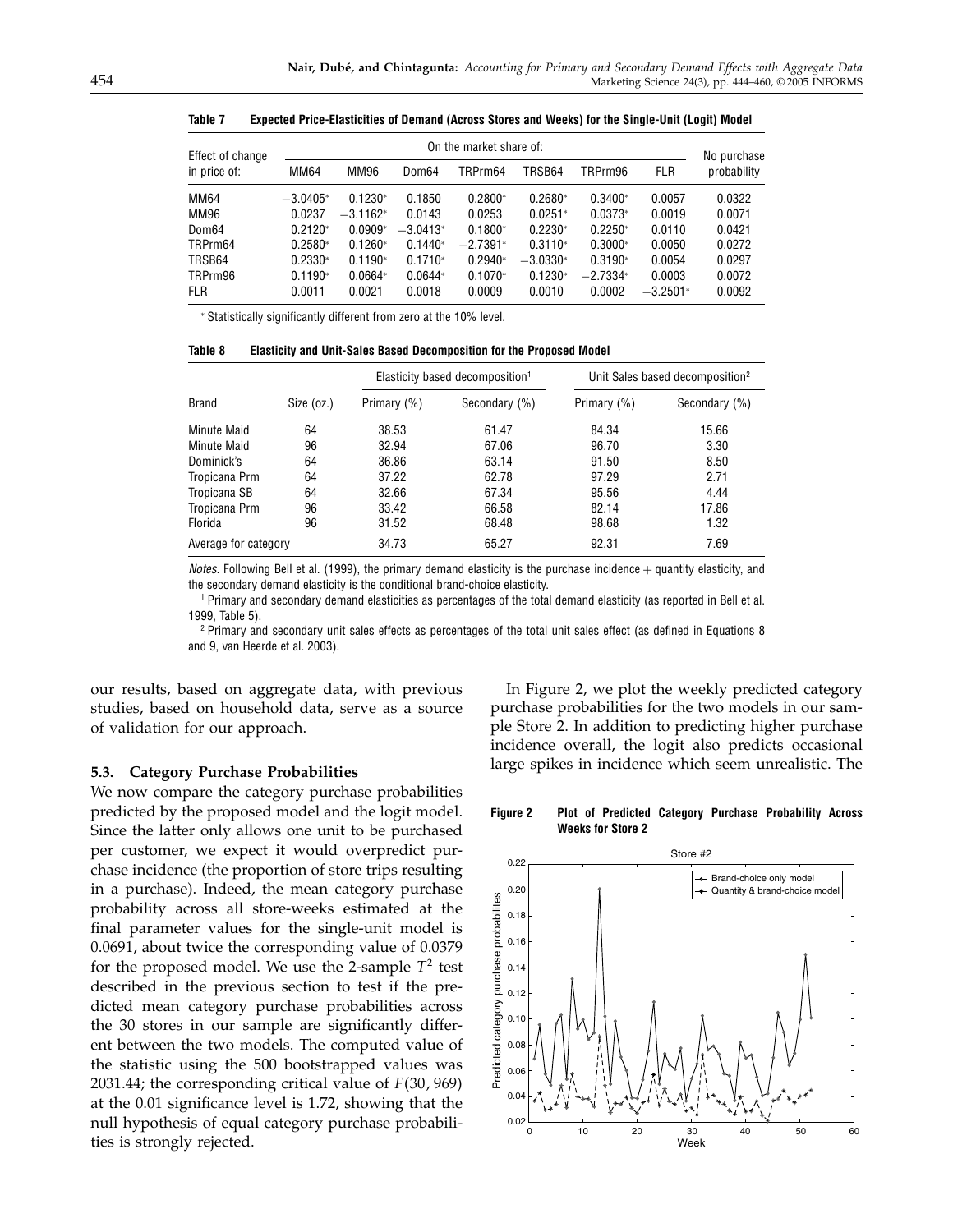Figure 3 Plot of Predicted Percent Increase in Unconditional Choice Probabilities and Expected Conditional Quantities Demanded Across All Stores in Response to a 30-Cent Price Cut of the Store Brand



proposed model smoothes these spikes by allowing for changes in quantity choices.

#### 5.4. Measuring the Impact of a Price Cut

We now illustrate the substantive differences of these two models by simulating the impact of a hypothetical retail price cut of 30 cents for the store brand. Such a price cut might be used as an investment to generate new trials of a product by generating incremental sales or by stealing share from national brands. Figure 3 shows the percentage increase in the unconditional brand-choice probability (left panel) and the conditional quantity (right panel) of the store brand across the 30 stores in response to the price cut. As expected, the logit predicts a much larger degree of category expansion and brand switching. Looking at the right panel, we see that the percentage increase in average conditional quantities demanded in response to this price cut could be as high as 24% (Store 32), indicating that quantity effects are not negligible. By constraining these to be zero a priori, the logit could potentially present the retailer an overly optimistic view of his ability to generate new trials.

## 6. Conclusions

This paper makes three contributions. First, we present a methodology for estimating the aggregate demand system corresponding to the models of consumer choice of Chiang (1991) and Chintagunta's (1993). This approach provides a parsimonious representation of demand, while retaining the link to consumer theory. Moreover, the approach allows one to recover the structural parameters of the model using aggregate store-level data. Second, our specification allows us to control for the role of heterogeneity in consumer tastes as well as the potential endogeneity of prices, both of which could bias our parameter estimates when not properly accounted for. We propose a modified inversion procedure similar in spirit



to Berry et al. (1995) to control for the endogeneity. Third, our empirical results using weekly store-level data for the refrigerated juice category obtained from the Dominick's Finer Foods database indicate that the model provides reasonable estimates for the average conditional purchase quantity for this market and category. Further, the proposed specification outperforms the traditional logit model along several dimensions.

We expect the logit model would be a reasonable demand specification for many categories in which single-unit purchase behavior is common. However, our empirical results and simulation experiments indicate the need for caution in imposing singleunit purchase behavior in categories for which the assumption is inappropriate. In particular, misusing this assumption leads to erroneous results for price elasticities and category expansion effects. In contrast, our proposed approach serves as a more robust demand specification for packaged-good categories as it can accommodate substitution patterns across a wider scope of quantity choice behaviors.

Notwithstanding the paper's contributions, future applications of our proposed methodology depend on the availability of appropriate instruments. Given that cost drivers and wholesale cost data are increasingly becoming available, this should not be too much of a problem in the future. An interesting methodological extension would be to account explicitly for the discrete nature of purchase quantities. A methodology similar to Arora et al. (1998) could be the starting point for such an analysis. Using the structural derivation of our model, one could measure consumer welfare while accounting for differing welfare gains from primary versus secondary demand considerations.

A limitation of the current analysis and, more generally, comparable models capturing quantity choices is the simplistic treatment of consumer shopping dynamics. Currently, our model does not distinguish between increased consumption versus stock-piling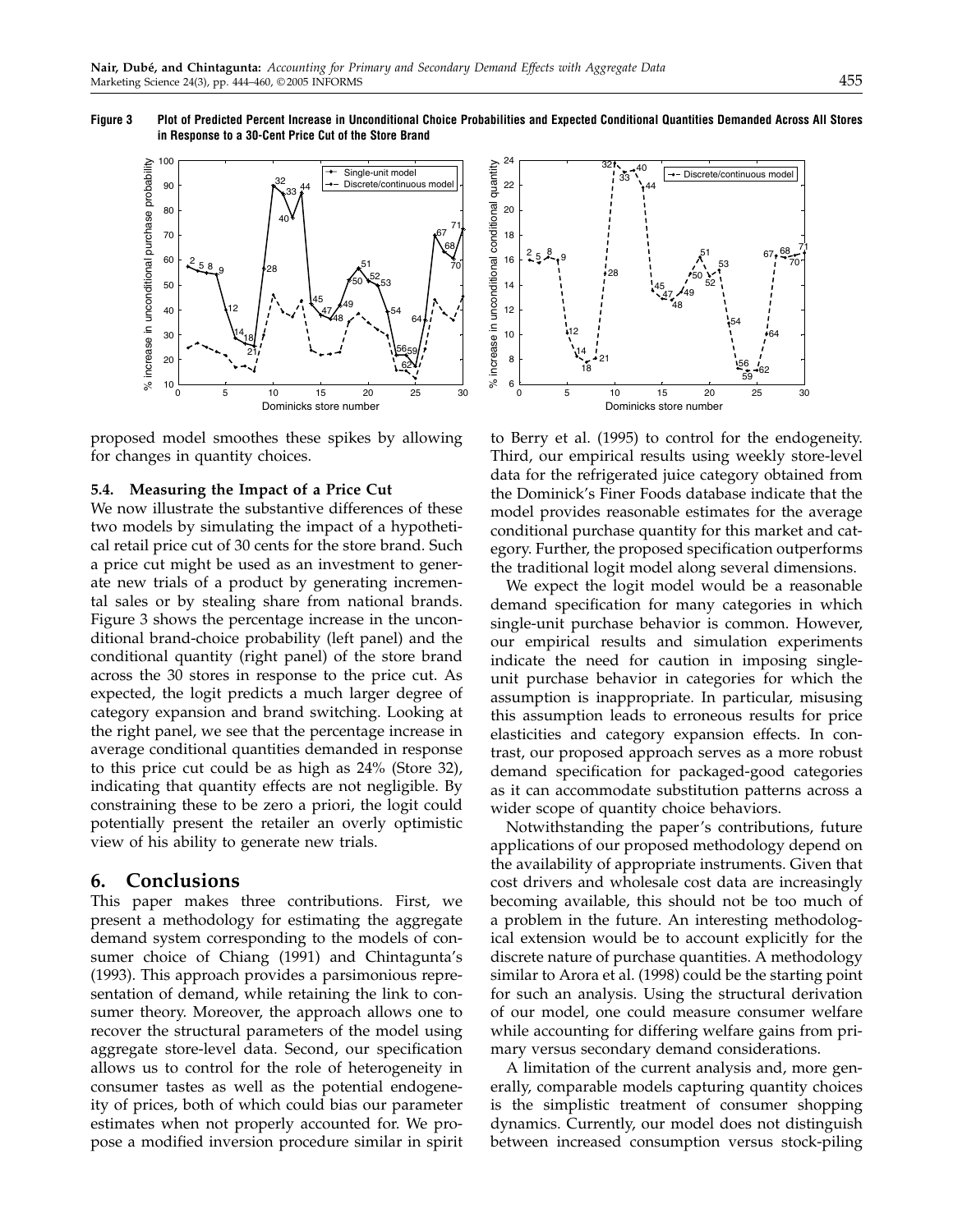during weeks with above-average quantity purchases. Accounting for consumer stock-piling and the resulting consumer shopping dynamics is computationally beyond the scope of the current paper. However, important advances have been made in recent work using household data (e.g., Erdem et al. 2003). Extending such dynamic analysis to aggregate settings would be a challenging, but important contribution to this literature.

#### Acknowledgments

The authors thank Jeongwen Chiang for insightful comments and suggestions that improved an earlier draft of this paper. They also thank Dennis Carlton, Phil Haile, Nitin Mehta, Amil Petrin, and seminar participants at the University of Chicago and the Marketing Science Conference, Edmonton, Alberta, Canada 2002, for useful comments and discussions. The authors also thank Peter Rossi for making the Dominick's data available. The first author gratefully acknowledges research support from the Sanford J. Grossman Fellowship in Honor of Arnold Zellner; any opinions herein are the author's and not necessarily those of Sanford J. Grossman or Arnold Zellner. The second and third authors acknowledge financial support from the James M. Kilts Center for Marketing for Research. All errors remain the authors'.

#### Appendix

#### A. Inversion of the Demand Function

In this section of the appendix, we show that our proposed procedure (Equation (12)) for inverting the expected demand function (Equation (11)) to recover  $\delta$  is a contraction mapping. That is, iteratively solving (12) converges to a vector  $\delta$  that uniquely reconciles  $Q_{ist}$  in Equation (11) with the average quantity per customer in the data,  $q_{ist}$ .

The expected demand function (Equations (10) and (11)) implied by the model is:

$$
\widetilde{Q}_{jst}(\delta; \Theta) = \int -\frac{y_{st}}{\alpha_s p_{jst}} \Pr(D_{ijst} = 1 | I_{ist} = 1) \ln[P(I_{ist} = 0)] \phi(\Lambda) \partial \Lambda
$$

$$
= \int \frac{y_{st}}{\alpha_s p_{jst}} \frac{e^{V_{ijst}}}{\sum_{k=1}^J e^{V_{ikst}}} \ln\left[1 + \sum_{k=1}^J e^{V_{ikst}}\right] \phi(\Lambda) \partial \Lambda
$$

$$
= \int \frac{y_{st}}{\alpha_s p_{jst}} \frac{e^{\delta_{jst} + \Omega_{ijst}}}{\sum_{k=1}^J e^{\delta_{kst} + \Omega_{ikst}}} \ln\left[1 + \sum_{k=1}^J e^{\delta_{kst} + \Omega_{ikst}}\right] dF(\Omega).
$$
(A0)

The iterative function  $g(\cdot): \mathbb{R}^J \to \mathbb{R}^J$  (Equation (12)) is defined as:

$$
g(\delta) = \delta + \ln(q) - \ln[\tilde{Q}(\delta)] \tag{A1}
$$

We show that  $g(\cdot)$  is a contraction mapping by proving that it satisfies the conditions described in Appendix 1 of Berry et al. (1995). The subscripts s for "store" and t for "week" are dropped for clarity. The main conditions to prove are:

(a)  $g(\cdot)$  is continuous in  $\delta$ ;

(b) 
$$
\partial g_j(\delta)/\partial \delta_r \geq 0 \quad \forall r, j
$$
; and,

(c)  $\sum_{r=1}^{J} \partial g_i(\delta) / \partial \delta_r < 1$ .

The function is continuous by construction. To prove (b), we first show that  $\partial [g_i(\delta)]/\partial \delta_i \geq 0$ , and then that  $\partial [g_i(\delta)]/\partial \delta_i \geq$ 0,  $\forall r \neq j$ .

(b.1) To show that  $\partial g_i(\delta)/\partial \delta_j \geq 0$ , note that

$$
\frac{\partial}{\partial \delta_j} \left( e^{\delta_j + \Omega_{ij}} \middle/ \sum_{k=1}^J e^{\delta_k + \Omega_{ik}} \right)
$$
\n
$$
= \Pr(C_i = j \mid I_i = 1) * [1 - \Pr(C_i = j \mid I_i = 1)],
$$

and that

$$
\frac{\partial}{\partial \delta_j} \left( \ln \left[ 1 + \sum_{k=1}^J e^{\delta_k + \Omega_{ik}} \right] \right) = \Pr(C_i = j, I_i = 1).
$$

Also note that at a given guess of the parameter vector,  $\alpha$ is known and is fixed. Hence,

$$
\partial [g_j(\delta)]/\partial \delta_j
$$
  
=  $1 - \frac{1}{\widetilde{Q}_j(\cdot)} \int \frac{y}{\alpha p_j} \Pr(C_i = j | I_i = 1) [\Pr(C_i = j, I_i = 1)$   
-  $\ln{\Pr(I_i = 0)}{1 - \Pr(C_i = j | I_i = 1)} dF(\Omega).$  (A2)

Comparing the numerator of the second term above to line 1 of Equation (A0), we can see that for  $\partial [g_j(\delta)] / \partial \delta_j \geq 0$ , it is equivalent to prove that:

$$
[\Pr(C_i = j, I_i = 1) - \ln{\Pr(I_i = 0)}{1 - \Pr(C_i = j | I_i = 1)}]
$$
  
\n
$$
\leq -\ln{\Pr(I_i = 0)},
$$

which is equivalent to showing that

$$
Pr(C_i = j | I_i = 1)[1 - Pr(I_i = 0) + ln{Pr(I_i = 0)}] \le 0.
$$

This holds since  $Pr(I_i = 0) \in [0, 1].$ 

(b.2) To show that  $\partial g_i(\delta)/\partial \delta_r \geq 0$ ,  $r \neq j$ , note first that

$$
\frac{\partial}{\partial \delta_r} \left( e^{\delta_j + \Omega_{ij}} \middle/ \sum_{k=1}^J e^{\delta_k + \Omega_{ik}} \right)
$$
\n
$$
= -\Pr(C_i = j | I_i = 1) \Pr(C_i = r | I_i = 1) \Rightarrow \frac{\partial g_j(\delta)}{\partial \delta_r}
$$
\n
$$
= -\frac{1}{\widetilde{Q}_j(\cdot)} \int \frac{y}{\alpha p_j} \Pr(C_i = j | I_i = 1) \Pr(C_i = r | I_i = 1)
$$
\n
$$
\cdot \left[ \Pr(I_i = 1) + \ln{\Pr(I_i = 0)} \right] dF(\Omega)
$$
\n
$$
= \frac{1}{\widetilde{Q}_j(\cdot)} \int \frac{y}{\alpha p_j} \Pr(C_i = j | I_i = 1) \Pr(C_i = r | I_i = 1)
$$
\n
$$
\cdot \underbrace{(-\ln[(1 - \Pr(I_i = 1)) e^{\Pr(I_i = 1)}])}_{\geq 0} dF(\Omega)
$$
\n
$$
\geq 0.
$$
\n(A3)

(c) To show that the sum of the derivatives is less that 1, note that:

$$
\sum_{r=1}^{J} \frac{\partial g_i(\delta)}{\partial \delta_r} = 1 - \frac{1}{\widetilde{Q}_j(\cdot)} \int \frac{y}{\alpha p_j} \Pr(C_i = j | I_i = 1) f_i dF(\Omega), \tag{A4}
$$

where,

$$
f_i = \Pr(C_i = j, I_i = 1) - \ln{\Pr(I_i = 0)}\{1 - \Pr(C_i = j | I_i = 1)\}
$$

$$
+ \{\Pr(I_i = 1) + \ln(\Pr(I_i = 0))\}\sum_{r \neq j} \Pr(C_i = r | I_i = 1).
$$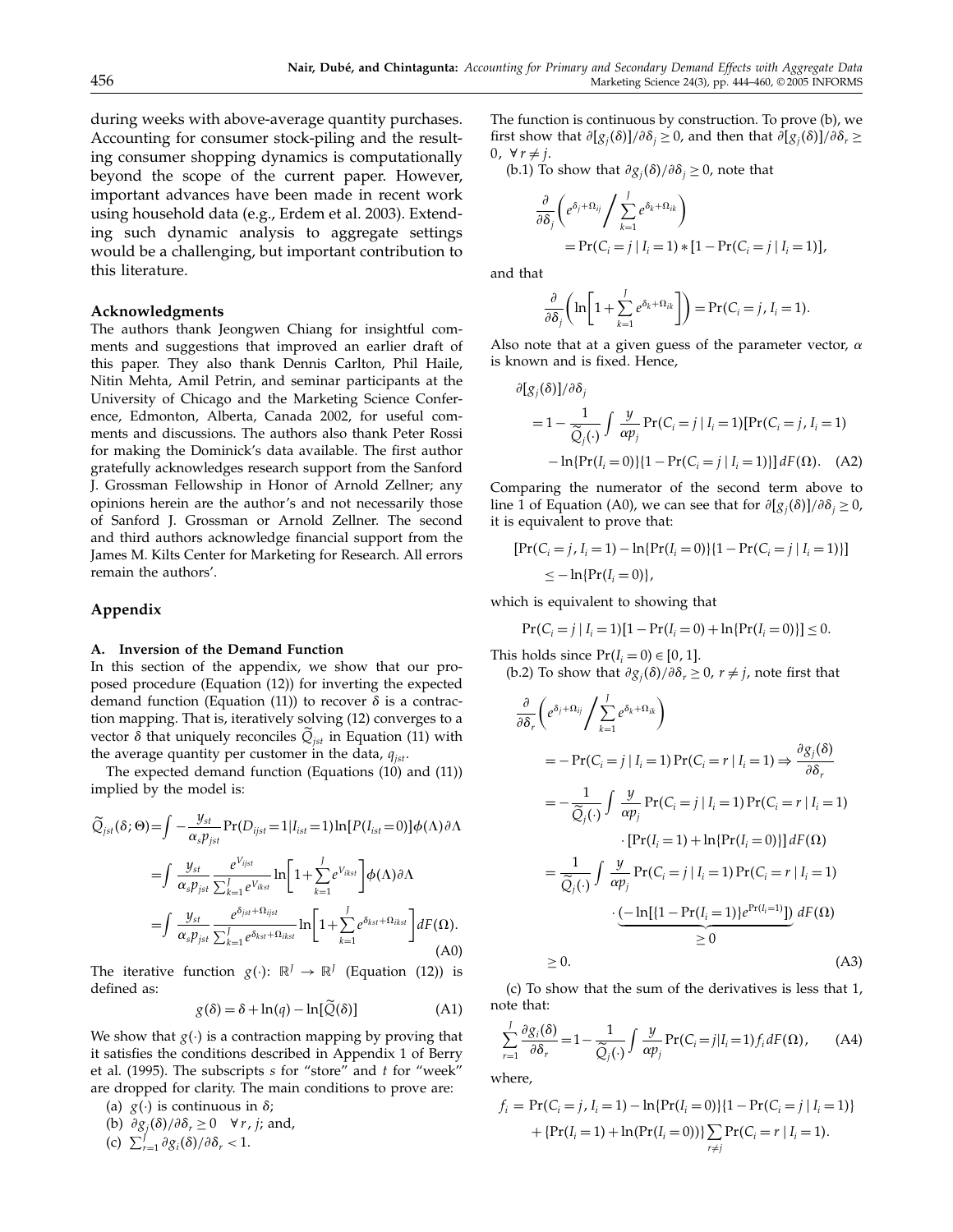Comparing the numerator of the second term in (A4) to line 1 of Equation (A0), we can see that for  $\sum_{r=1}^{J} \frac{\partial g_i(\delta)}{\partial \delta_r}$ 1, it is equivalent to prove that:  $f_i < -\ln{\Pr(I_i = 0)}$ . This reduces to showing that

$$
Pr(I_i = 1) * [Pr(I_i = 1) + ln{1 - Pr(I_i = 1)}] < 0.
$$

This holds since  $Pr(I_i = 1) \in [0, 1]$ .

Hence,  $g(\cdot)$  is a contraction mapping, and therefore, iteratively solving (A1) will converge to a unique vector  $\delta$ .

#### B. Method of Simulated Moments Procedure

Recall from §3 that we construct moment conditions based on the mean-independence assumption  $E[\xi_{jst} Z_{jst} | Z_{jst}] = 0$ , where  $Z_{jst}$  contains both the observed product characteristics and additional exogenous instruments. Since the evaluation of  $\xi(\Theta)$  requires simulation of integrals, estimation is carried out using a method of simulated moments procedure (Pakes and Pollard 1989). We define the sample analogue of the moment vector,  $M(\Theta) = Z' \xi(\Theta)$ . Estimation involves searching for parameter values,  $\Theta^{\rm GMM}$ , that set  $M(\Theta)$  as close as possible to zero. We estimate all parameters by minimizing the GMM objective function,  $\Omega(\Theta)$  =  $M(\Theta)WM(\Theta)$ . For our application, we use the optimal weight matrix,  $W = (E[M(\Theta)M(\Theta')]^{-1}$  (Hansen 1982).

#### C. Simulations

We conduct several simulations to assess the robustness of our proposed estimation procedure to various forms of consumer behavior. In each case, we use 30 replications and report the mean findings across the replications. First, we show that the proposed model is capable of recovering the parameters when it is the true model. Second, we show the model provides reasonable price elasticities when the "true" model is the logit. Third, in contrast with the second simulation, we show that the logit model does not perform well when the "true" data are generated from the proposed model. Fourth, we show that the proposed specification performs reasonably well when the data are generated from an alternative (noneconomic) model of consumer behavior. Finally, we show that the proposed model is robust to indivisible consumer quantity choices at the individual level. A more detailed account of these simulations and the results (along with additional simulation cases) is available online at the journal website.

#### (1) Recovery of Parameters

We begin by generating (simulated) data from the proposed model to verify that our MSM procedure is capable of recovering the true parameter values. We consider both the cases with and without unobserved taste heterogeneity for brands (i.e., random coefficients). For the latter, we also consider the case that the unobserved brand characteristics,  $\xi_{jst}$ , are uncorrelated with prices.

For simplicity, we assume there are two alternatives in the choice set and that prices and promotions are the only causal variables other than intrinsic brand tastes. Actual scanner data from a two-brand product category are used for prices and promotions. The data consist of prices and promotions at the chain level for 90 weeks for the oats category, in which Quaker Oats and the Dominick's store brand

are the only two major brands. Price and promotional variables for the model were created by taking the difference of the variables across the two brands. Average expenditures of consumers for each of the 90 weeks were simulated as  $Uniform(5, 20)$ . Average quantities per consumer for the 90 weeks were generated by integrating over the expected demands of consumers who are allowed to make multipleunit purchases. We report the results in Table A1 and we find that the proposed model does a good job of recovering all the parameters.

We now allow for unobserved heterogeneity in the intrinsic brand preference parameter.<sup>13</sup> We consider two cases corresponding to low/high variance in the intrinsic preference heterogeneity. The results are reported in Table A2 and correspond to the means, standard deviations, and mean absolute percentage deviations (MAPDs) of the recovered parameter values for the two cases. The results reveal that for the range of parameter values considered, the proposed model does a good job of recovering the intrinsic preference and the price and promotion sensitivity parameters. The variation in the standard deviation in the intrinsic preference heterogeneity across replications is high, but is comparable to those of the single-unit logit (see Chintagunta 2003). We conclude that our proposed model can recover the true model parameters from the aggregate data in the presence of multiple-unit purchases.

#### (2) Performance of Proposed Model When Data Are Generated from Logit

Here we generate data from the standard logit demand system and to see how well the proposed discrete/continuous model performs (i.e., the true data consist of single-unit purchases but the econometric model allows for multi-unit purchases). One must keep in mind that not all of the parameters are directly comparable across the two models (i.e., logit and discrete/continuous). Some of the structural interpretations of parameters differ as do the role these parameters play in the statistical models. For instance, the price parameter represents the marginal utility of income in the logit. Statistically, it captures the price sensitivity of choices. In the discrete/continuous model, the price parameter,  $\alpha_s$ , is a scale parameter from the quality function. Statistically, it captures both the price sensitivities of choices and quantities. We will report parameter estimates from both a logit and a discrete/continuous specification below. But, to make a more sensible comparison, we will focus our attention on comparing elasticities. We compare category demand expansion/brand switching effects implied by the proposed discrete/continuous model when it is estimated on data generated by logit demand.

We consider a 3-alternative case with 2 brands and an outside good. 190 weeks of prices for the two brands are generated as  $Uniform(2, 5)$ ; demand shocks simulated as normal $(0, 0.1)$ , and expenditures  $(y)$  fixed at 5. Using this "data," market shares corresponding to various sets of brand intercepts and price sensitivity parameters are simulated from a logit model. The proposed discrete/continuous model is then estimated. The implied category purchase

<sup>&</sup>lt;sup>13</sup> The number of draws for simulating the integral was fixed at 100 and the variance of  $\xi$  is set to 1 for all simulations.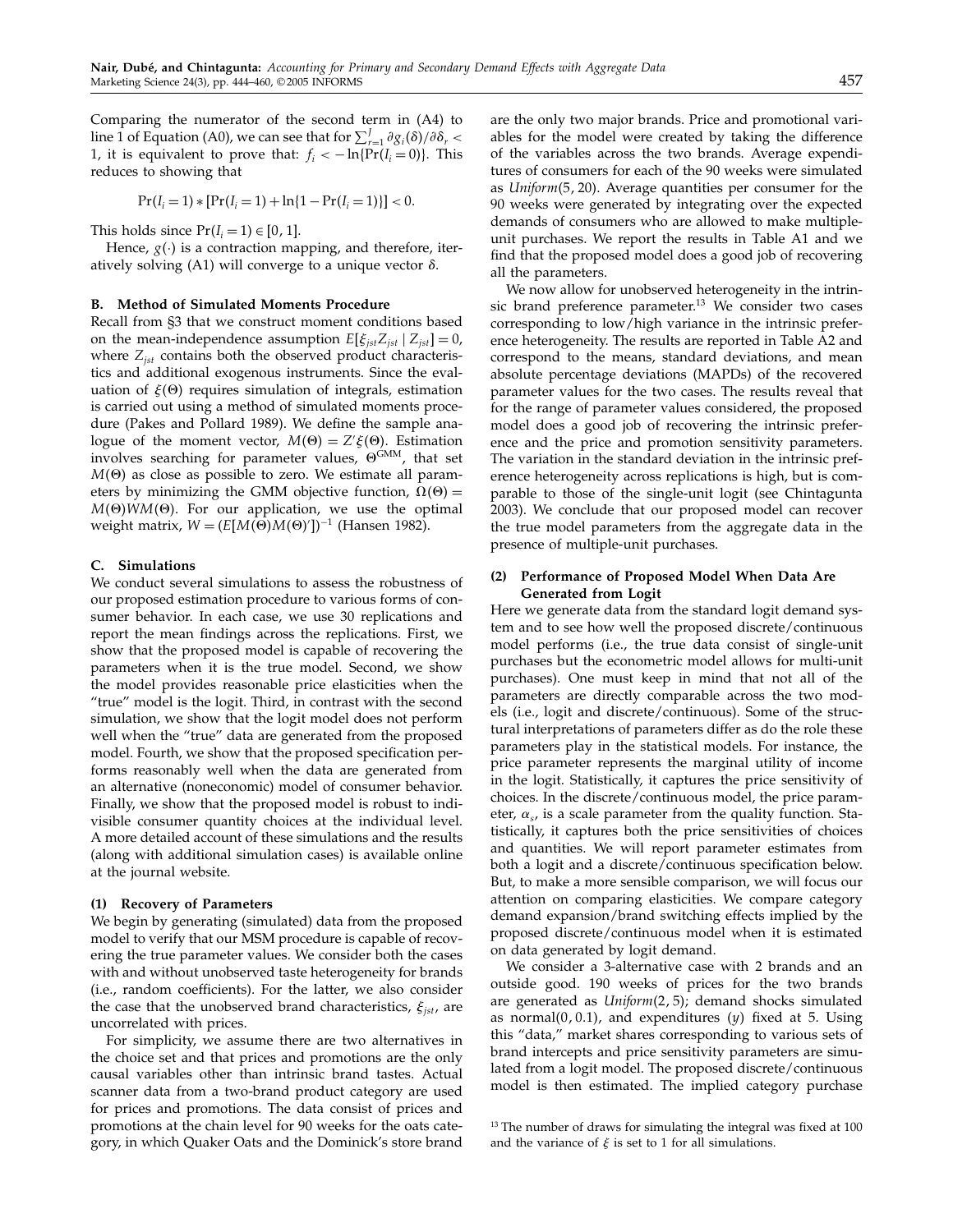|                       |         | True and estimated parameter values for the discrete/continuous model |         |          |         |          |         |          |         |          |         |        |
|-----------------------|---------|-----------------------------------------------------------------------|---------|----------|---------|----------|---------|----------|---------|----------|---------|--------|
|                       | True    | Model                                                                 | True    | Model    | True    | Model    | True    | Model    | True    | Model    | True    | Model  |
| Intrinsic preference  | $-4.50$ | $-4.466$                                                              | $-4.50$ | $-4.458$ | $-4.50$ | $-4.473$ | $-4.50$ | $-4.480$ | $-4.50$ | $-4.480$ | $-4.50$ | -4.483 |
| Price sensitivity     | 1.50    | .545                                                                  | 2.00    | 2.050    | 2.50    | 2.539    | 3.00    | 3.032    | 3.50    | 3.547    | 4.00    | 4.037  |
| Promotion sensitivity | 0.50    | 0.418                                                                 | 0.50    | 0.413    | 0.50    | 0.418    | 0.50    | 0.402    | 0.50    | 0.425    | 0.50    | 0.428  |

#### Table A1 Monte Carlo Results with No Heterogeneity

#### Table A2 Monte Carlo Results with Heterogeneity in Intrinsic Preferences

|                                        |          |          | Low std. deviation in intrinsic preference |        |          | High std. deviation in intrinsic preference |                |        |  |
|----------------------------------------|----------|----------|--------------------------------------------|--------|----------|---------------------------------------------|----------------|--------|--|
|                                        | True     | Mean     | Std. deviation                             | MAPD   | True     | Mean                                        | Std. deviation | MAPD   |  |
| Intrinsic preference                   | $-6.000$ | $-6.536$ | 1.200                                      | 24.637 | $-6.000$ | $-5.665$                                    | 1.297          | 28.650 |  |
| Price sensitivity                      | 2.000    | 1.897    | 0.609                                      | 14.430 | 2.000    | 1.637                                       | 0.626          | 19.274 |  |
| Promotion sensitivity                  | 0.500    | 0.652    | 0.382                                      | 18.508 | 0.500    | 0.563                                       | 0.671          | 21.641 |  |
| Std. deviation in intrinsic preference | 0.500    | 0.303    | 0.811                                      | 67.498 | 1.000    | 0.305                                       | 1.298          | 84.750 |  |

#### Table A3 Performance of Proposed Discrete/Continuous Model When Data Are Generated from Logit

|                                                | Due to a 1% $\uparrow$ in<br>the price of: | True     | Model    | True     | Model    | True     | Model    | True     | Model    | True     | Model    |
|------------------------------------------------|--------------------------------------------|----------|----------|----------|----------|----------|----------|----------|----------|----------|----------|
|                                                |                                            |          |          |          |          |          |          |          |          |          |          |
| Brand 1 intercept                              |                                            | $-2.000$ | $-3.646$ | $-2.000$ | $-3.227$ | $-2.000$ | $-2.926$ | $-2.000$ | $-2.699$ | $-2.000$ | $-2.515$ |
| Brand 2 intercept                              |                                            | $-4.000$ | $-5.650$ | $-4.000$ | $-5.230$ | $-4.000$ | $-4.928$ | $-4.000$ | $-4.700$ | $-4.000$ | $-4.516$ |
| Log(Price)                                     |                                            | $-2.000$ | $-1.779$ | $-2.500$ | $-2.283$ | $-3.000$ | $-2.814$ | $-3.500$ | $-3.396$ | $-4.000$ | $-3.835$ |
| % change in conditional choice probability of: |                                            |          |          |          |          |          |          |          |          |          |          |
| Brand 1                                        | Brand 1                                    | $-0.279$ | $-0.240$ | $-0.360$ | $-0.319$ | $-0.533$ | $-0.484$ | $-0.601$ | $-0.573$ | $-0.807$ | $-0.754$ |
| Brand 2                                        | Brand 2                                    | $-1.700$ | $-1.521$ | $-2.111$ | $-1.939$ | $-2.430$ | $-2.296$ | $-2.850$ | $-2.775$ | $-3.135$ | $-3.027$ |
| Brand 2                                        | Brand 1                                    | 1.725    | 1.542    | 2.150    | 1.971    | 2.481    | 2.342    | 2.922    | 2.843    | 3.221    | 3.106    |
| Brand 1                                        | Brand 2                                    | 0.276    | 0.238    | 0.355    | 0.315    | 0.527    | 0.478    | 0.593    | 0.566    | 0.798    | 0.745    |
| % change in category purchase probability:     |                                            |          |          |          |          |          |          |          |          |          |          |
|                                                | Brand 1                                    | $-1.670$ | $-1.512$ | $-2.084$ | $-1.926$ | $-2.407$ | $-2.281$ | $-2.826$ | $-2.757$ | $-3.109$ | $-3.004$ |
|                                                | Brand 2                                    | $-0.271$ | $-0.236$ | $-0.351$ | $-0.313$ | $-0.520$ | $-0.473$ | $-0.585$ | $-0.559$ | $-0.785$ | $-0.735$ |
| Brand 1 intercept                              |                                            | $-2.000$ | $-2.917$ | $-2.000$ | $-2.919$ | $-2.000$ | $-2.935$ | $-2.000$ | $-2.831$ | $-2.000$ | $-2.947$ |
| Brand 2 intercept                              |                                            | $-2.000$ | $-2.902$ | $-2.500$ | $-3.439$ | $-3.000$ | $-3.931$ | $-3.500$ | $-4.346$ | $-4.000$ | $-4.947$ |
| Log(Price)                                     |                                            | $-3.000$ | $-2.756$ | $-3.000$ | $-2.898$ | $-3.000$ | $-2.851$ | $-3.000$ | $-2.742$ | $-3.000$ | $-2.729$ |
| % change in conditional choice probability of: |                                            |          |          |          |          |          |          |          |          |          |          |
| Brand 1                                        | Brand 1                                    | $-1.482$ | $-1.364$ | $-1.151$ | $-1.109$ | $-0.815$ | $-0.771$ | $-0.673$ | $-0.596$ | $-0.510$ | $-0.443$ |
| Brand 2                                        | Brand 2                                    | $-1.494$ | $-1.372$ | $-1.823$ | $-1.765$ | $-2.154$ | $-2.053$ | $-2.293$ | $-2.117$ | $-2.453$ | $-2.253$ |
| Brand 2                                        | Brand 1                                    | 1.503    | 1.379    | 1.845    | 1.785    | 2.190    | 2.085    | 2.337    | 2.154    | 2.505    | 2.297    |
| Brand 1                                        | Brand 2                                    | 1.491    | 1.370    | 1.152    | 1.109    | 0.811    | 0.766    | 0.667    | 0.590    | 0.503    | 0.438    |
| % change in category purchase probability:     |                                            |          |          |          |          |          |          |          |          |          |          |
| Brand 1                                        | $-1.463$                                   | $-1.350$ | $-1.793$ | $-1.744$ | $-2.125$ | $-2.033$ | $-2.267$ | $-2.099$ | $-2.429$ | $-2.238$ |          |
|                                                | Brand 2                                    | $-1.450$ | $-1.342$ | $-1.126$ | $-1.090$ | $-0.797$ | $-0.756$ | $-0.657$ | $-0.583$ | $-0.497$ | $-0.434$ |

*Notes*. Data for this table: 190 weeks of data generated from logit demand model with Brand 1 prices = uniform(2, 5), Brand 2 prices = uniform(2, 5),  $y = 5$ ,  $\xi$  = iid  $N(0, 0.1)$ . "True" = Logit; "Model" = Discrete/continuous.

incidence, and conditional (on category purchase) brandchoice elasticities for both models are computed by taking the average of the percent change in these values due a 1% change in price, across all observations. The results are presented in the two panels in Table A3. Since parameters are not directly comparable across the logit and discrete/continuous models, we focus instead on the estimated elasticities. Referring to Table A3, we find that the discrete/continuous model is reasonably able to recover the incidence and brand-choice elasticities implied by the "true" logit model that generated the data.

### (3) Performance of Logit When Data Are Generated from Proposed Model

We now consider the reverse case to the second simulation experiment. We simulate data from the discrete/continuous demand model and then estimate the parameters using a logit model. Analogous to study (b), we compare category demand expansion/brand switching effects. The results are presented in Table A4. We find that when the true underlying model is discrete/continuous, the logit does not seem to provide reasonable elasticities. In particular, when conditional quantities at the individual level range from 2 to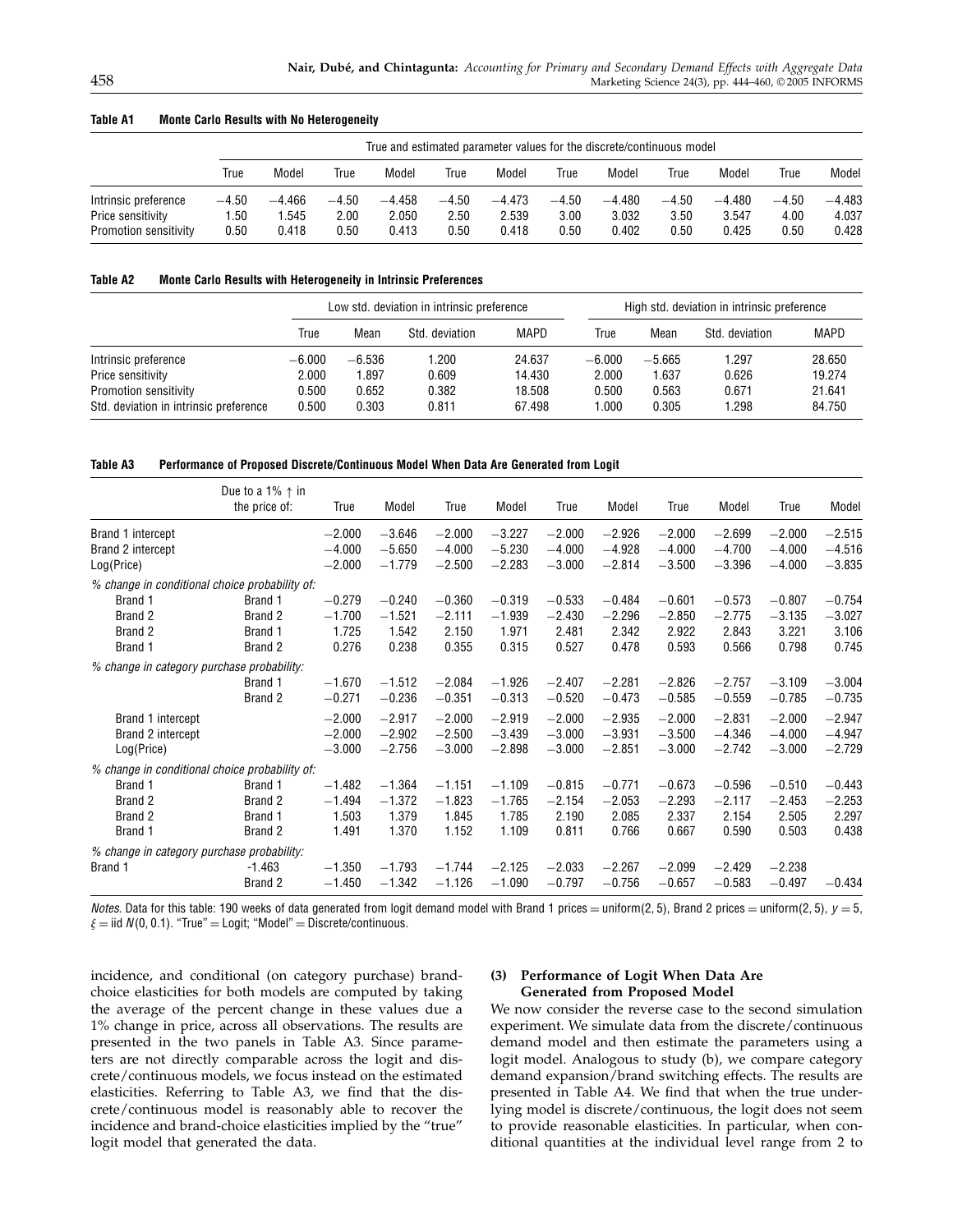|                                                | Due to a 1% increase |          |          |          |          |          |          |          |          |          |          |
|------------------------------------------------|----------------------|----------|----------|----------|----------|----------|----------|----------|----------|----------|----------|
|                                                | in price of:         | True     | Model    | True     | Model    | True     | Model    | True     | Model    | True     | Model    |
| Brand 1 intercept                              |                      | $-1.000$ | 2.418    | $-1.000$ | 1.707    | $-1.000$ | 1.298    | $-1.000$ | 1.098    | $-1.000$ | 0.872    |
| Brand 2 intercept                              |                      | $-1.000$ | 2.421    | $-1.000$ | 1.689    | $-1.000$ | 1.305    | $-1.000$ | 1.069    | $-1.000$ | 0.868    |
| Log(Price)                                     |                      | $-2.000$ | $-3.610$ | $-2.500$ | $-3.778$ | $-3.000$ | $-4.152$ | $-3.500$ | $-4.586$ | $-4.000$ | $-5.020$ |
| Mean conditional quantity                      |                      | 4.047    |          | 3.102    |          | 2.590    |          | 2.216    |          | 1.919    |          |
| % change in conditional choice probability of: |                      |          |          |          |          |          |          |          |          |          |          |
| Brand 1                                        | Brand 1              | $-0.979$ | $-1.743$ | $-1.284$ | $-1.962$ | $-1.474$ | $-2.021$ | $-1.771$ | $-2.332$ | $-2.049$ | $-2.571$ |
| Brand 2                                        | Brand 2              | $-1.009$ | $-1.832$ | $-1.199$ | $-1.778$ | $-1.502$ | $-2.083$ | $-1.697$ | $-2.195$ | $-1.908$ | $-2.377$ |
| Brand 2                                        | Brand 1              | 1.012    | 1.850    | 1.203    | 1.794    | 1.512    | 2.112    | 1.711    | 2.228    | 1.929    | 2.420    |
| Brand 1                                        | Brand 2              | 0.981    | 1.759    | 1.290    | 1.984    | 1.482    | 2.047    | 1.787    | 2.371    | 2.075    | 2.623    |
| % change in category purchase probability:     |                      |          |          |          |          |          |          |          |          |          |          |
| Brand 1                                        | $-0.931$             | $-1.296$ | $-1.138$ | $-1.512$ | $-1.452$ | $-1.927$ | $-1.647$ | $-2.066$ | $-1.863$ | $-2.288$ |          |
|                                                | Brand 2              | $-0.902$ | $-1.233$ | $-1.220$ | $-1.668$ | $-1.421$ | $-1.848$ | $-1.722$ | $-2.205$ | $-2.002$ | $-2.474$ |

| Table A4 | Performance of Logit When Data Are Generated from Proposed Model with High Conditional Quantities |  |  |
|----------|---------------------------------------------------------------------------------------------------|--|--|
|----------|---------------------------------------------------------------------------------------------------|--|--|

*Notes.* 190 weeks of data generated from logit demand model with Brand 1 prices = uniform(2, 5), Brand 2 prices = uniform(2, 5),  $y = 25$ ,  $\xi$  = iid  $N(0, 0.1)$ . "True" = Discrete/continuous; "Model" = Logit.

4 units, the logit overstates aggregate conditional brandchoice elasticities by about 44%, and aggregate category purchase elasticities by about 31% on average. The overstating of the brand-choice and category expansion effects is consistent with the empirical results in the paper (see §§5.2 and 5.3).

#### (4) Divisibility of Quantities

Finally, we generate data from an underlying model in which quantity choices are indivisible (i.e., integer quantity choices) to explore the robustness of the divisibility assumption implicit in our proposed specification. We generate data from the model of Arora et al. (1998) (henceforth AAG). For simplicity, here we consider the one alternative case in the AAG framework.

The aggregate demand corresponding to AAG resembles the proposed model except for the expression for expected conditional quantities. Specifically, the conditional quantities are (Equation 11, p. 33 in AAG):

$$
p_0(q) = \Pr(Q_j = q) = F[(q+0.5)p_j/\gamma] - F[(q-0.5)p_j/\gamma],
$$

where  $F(\cdot)$  is the cdf of an extreme value distribution with location parameter  $\alpha/\gamma - \ln(p) + \mu \ln[1/Pr(j)]$  and scale parameter  $\mu$ . The corresponding *expected* conditional quantity to this model is:

$$
E[Q]_{\text{discrete}} = \sum_{q=1}^{\infty} [q * p_0(q)].
$$

In contrast, our proposed specification has expected conditional quantity:

$$
E[Q]_{\text{continuous}} = \frac{\gamma}{p_j} [\alpha/\gamma - \ln(p_j) + \mu(\Gamma + \ln\{1/\Pr(j)\})],
$$

where  $\Gamma$  is Euler's constant. In the simulation, we compare  $E[Q]_{discrete}$  and  $E[Q]_{continuous}$ . We first generate N (= 100) prices from uniform(2, 4), and compute  $E[Q]_{\text{discrete}}$  and  $E[Q]_{\text{continuous}}$  for various values of  $\alpha/\gamma$  and  $\gamma$ . For all computations,  $\mu = 1$ , and " $\infty$ " = 50 (in the summation on  $E[Q]_{\text{discrete}}$ ). The results are given in Table A5. We see that

Table A5 Comparison of Expected Conditional Quantity Under Discrete and Continuous Cases

|     | $\alpha/\gamma = 3.0$        |                   | $\gamma = 1.0$  |                              |                          |  |  |
|-----|------------------------------|-------------------|-----------------|------------------------------|--------------------------|--|--|
| γ   | $E[Q]$ <sub>continuous</sub> | $E[Q]_{discrete}$ | $\alpha/\gamma$ | $E[Q]$ <sub>continuous</sub> | $E[Q]_{\text{discrete}}$ |  |  |
| 1.0 | 0.9677                       | 0.9833            | 3.0             | 0.8960                       | 0.9150                   |  |  |
| 1.1 | 1.0644                       | 1.0807            | 3.1             | 0.9257                       | 0.9492                   |  |  |
| 1.2 | 1.1612                       | 1.1767            | 3.2             | 0.9558                       | 0.9831                   |  |  |
| 1.3 | 1.2580                       | 1.2720            | 3.3             | 0.9862                       | 1.0166                   |  |  |
| 1.4 | 1.3547                       | 1.3671            | 3.4             | 1.0169                       | 1.0496                   |  |  |
| 1.5 | 1.4515                       | 1.4623            | 3.5             | 1.0479                       | 1.0820                   |  |  |
| 1.6 | 1.5483                       | 1.5577            | 3.6             | 1.0791                       | 1.1137                   |  |  |
| 1.7 | 1.6450                       | 1.6533            | 3.7             | 1.1106                       | 1.1447                   |  |  |
| 1.8 | 1.7418                       | 1.7491            | 3.8             | 1.1422                       | 1.1750                   |  |  |
| 1.9 | 1.8386                       | 1.8451            | 3.9             | 1.1741                       | 1.2047                   |  |  |
| 2.0 | 1.9353                       | 1.9413            | 4.0             | 1.2062                       | 1.2339                   |  |  |

the difference in expected conditional quantity between the two cases is quite small. And since it is the expected quantity that impacts the aggregate demand functions, the difference between the two cases is likely to be very small.

#### References

- Allenby, Greg M., Thomas S. Shively, Sha Yang, Mark J. Garratt. 2004. A choice model for packaged goods: dealing with discrete quantities and quantity discounts. Marketing Sci. 23(1) 95–108.
- Allenby, G., Peter E. Rossi. 1991. Quality perceptions and asymmetric switching between brands. Marketing Sci. 10 185–205.
- Arora, N., G. Allenby, J. L. Ginter. 1998. A hierarchical Bayes model of primary and secondary demand. Marketing Sci. 17 29–44.
- Bell, David R., Jeongwen Chiang, V. Padmanabhan. 1999. The decomposition of promotional response: an empirical generalization. Marketing Sci. 18(4) 504–526.
- Berry, S. 1994. Estimating discrete choice models of product differentiation. Rand J. Econom. 25(2) 242–262.
- Berry, S. T., J. Levinsohn, A. Pakes. 1995. Automobile prices in market equilibrium. Econometrica 60(4) 841–890.
- Besanko, D., S. Gupta, D. Jain. 1998. Logit demand estimation under competitive pricing behavior: an equilibrium framework. Management Sci. 44(11) 1533–1547.